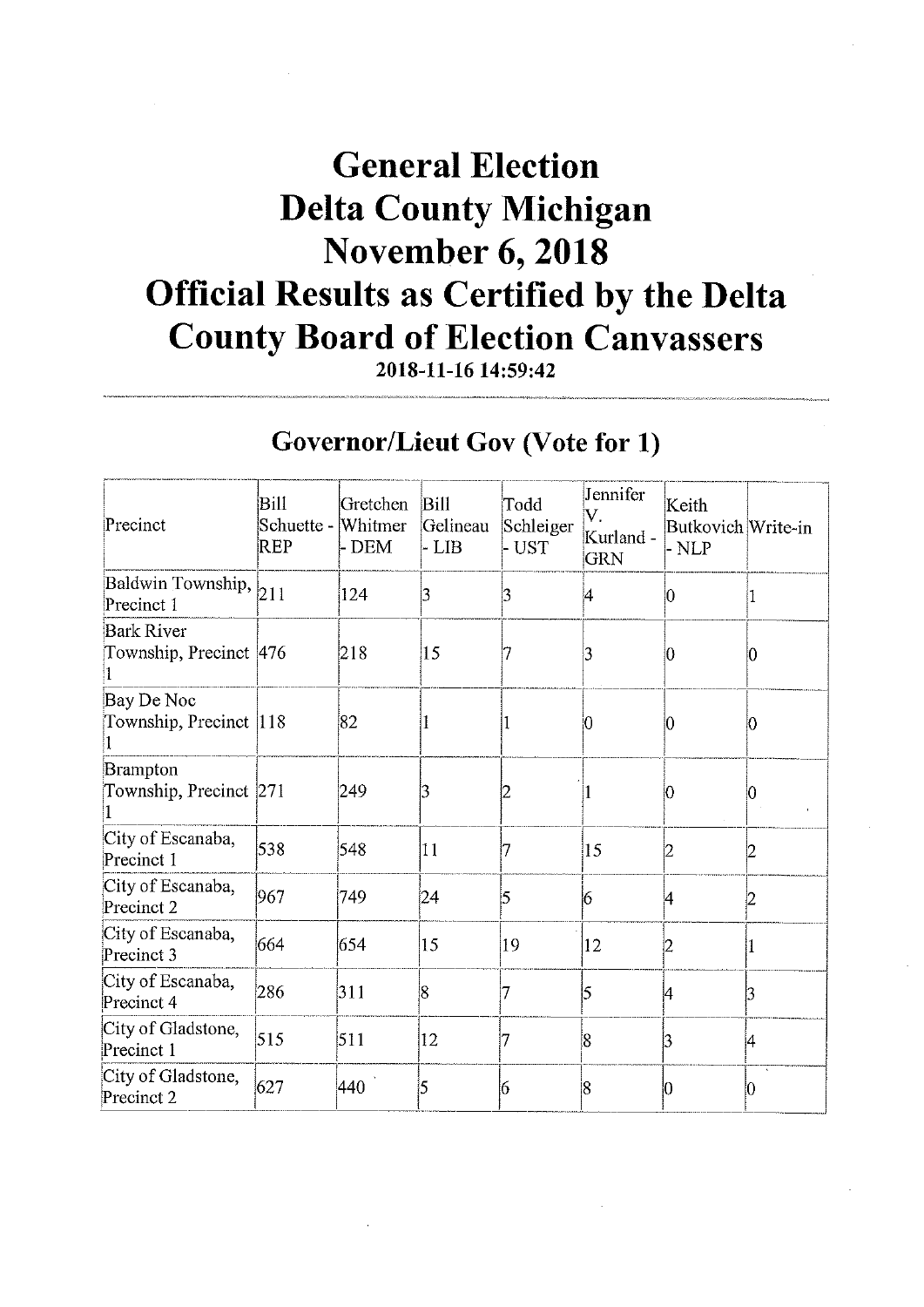| Cornell Township,<br>Precinct 1         | 156   | 112   | 1   |     | l               | 10             | $ 0\rangle$         |
|-----------------------------------------|-------|-------|-----|-----|-----------------|----------------|---------------------|
| Ensign Township,<br>Precinct 1          | 214   | 179   | 4   |     | $\overline{2}$  | 1              | $\bm{\mathfrak{b}}$ |
| Escanaba<br>Township, Precinct 661      |       | 407   | 4   | 4   | 2               | 2              | $ 0\>$              |
| Escanaba<br>Township, Precinct 199<br>2 |       | 133   | 1   | 1   | $\vert 0 \vert$ | 1              | 10                  |
| Escanaba<br>Township, Precinct 156<br>3 |       | 119   | 10  | 4   | $\vert 0 \vert$ | 10             | 10                  |
| Fairbanks<br>Township, Precinct 124     |       | 71    | 10  | 0   | 0               | 10             | Ю                   |
| Ford River<br>Township, Precinct 570    |       | 397   | 10  | 3   | 3               | Ю              |                     |
| Garden Township,<br>Precinct 1          | 249   | 203   | 3   | 10  | 5               | 3              | $ 0\>$              |
| Maple Ridge<br>Township, Precinct 208   |       | 135   | 5   |     |                 | 1              | 0                   |
| Masonville<br>Township, Precinct 478    |       | 336   | 14  | ļ4  | 2               | 10             | 2                   |
| Nahma Township,<br>Precinct 1           | 140   | 94    | 1   | 3   |                 | 1              | Ю                   |
| Wells Township,<br>Precinct 1           | 420   | 305   | 7   | 3   | 5               | $\overline{2}$ | 0                   |
| Wells Township,<br>Precinct 2           | 813   | 614   | 16  | 11  | 6               | 8              | 2                   |
| Total                                   | 9,061 | 6,991 | 153 | 101 | 90              | 34             | 18                  |

#### **Secretary of State (Vote for 1)**

| Precinct                     | Mary<br>Treder<br>$\mu$ ang -<br>IR EP | Jocelyn<br>Benson -<br>DEM | Gregory<br>Scott<br>Stempfle | Robert<br>Gale -<br>TST | Write-in |
|------------------------------|----------------------------------------|----------------------------|------------------------------|-------------------------|----------|
| Baldwin Township, Precinct 1 |                                        | 106                        |                              |                         |          |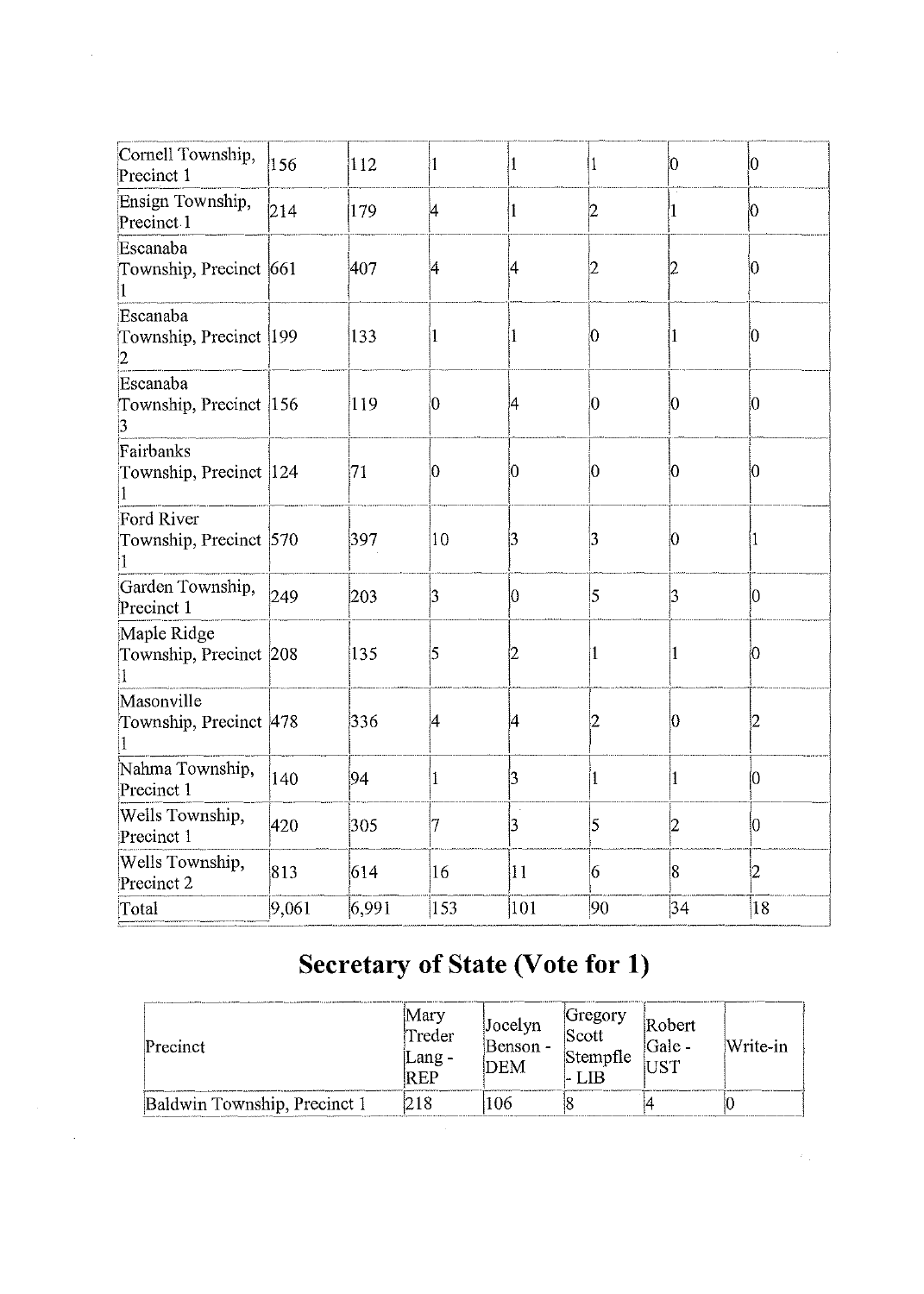| Bark River Township, Precinct 1      | 472   | 202   | 12             | 14             | 10             |
|--------------------------------------|-------|-------|----------------|----------------|----------------|
| Bay De Noc Township, Precinct 1      | 121   | 74    | 2              | 4              | 10             |
| Brampton Township, Precinct 1        | 257   | 242   | b              | 5              | 10             |
| City of Escanaba, Precinct 1         | 509   | 546   | 29             | 15             | 4              |
| City of Escanaba, Precinct 2         | 934   | 736   | 29             | 22             | 1              |
| City of Escanaba, Precinct 3         | 663   | 617   | 28             | 27             | 1              |
| City of Escanaba, Precinct 4         | 269   | 313   | 14             | 14             | $\overline{c}$ |
| City of Gladstone, Precinct 1        | 493   | 509   | 26             | 16             | 4              |
| City of Gladstone, Precinct 2        | 622   | 422   | 16             | $\overline{9}$ | l              |
| Cornell Township, Precinct 1         | 153   | 104   | 4              | 6              | 0              |
| Ensign Township, Precinct 1          | 221   | 163   | 6              | 4              | $\overline{0}$ |
| Escanaba Township, Precinct 1        | 659   | 379   | 10             | 8              | İ0             |
| Escanaba Township, Precinct 2        | 194   | 130   | 4              | 4              | 0              |
| Escanaba Township, Precinct 3        | 144   | 119   | 5              |                | 0              |
| Fairbanks Township, Precinct 1       | 125   | 62    | $\overline{2}$ |                | 0              |
| Ford River Township, Precinct 1      | 560   | 374   | 21             | $\overline{8}$ |                |
| Garden Township, Precinct 1          | 234   | 198   | 6              | 12             | 1              |
| Maple Ridge Township, Precinct 1 195 |       | 131   | $\overline{8}$ | 11             | 10             |
| Masonville Township, Precinct 1      | 470   | 314   | 15             | 11             | $\overline{c}$ |
| Nahma Township, Precinct 1           | 140   | 83    | 4              | 6              | 0              |
| Wells Township, Precinct 1           | 406   | 290   | 16             | 10             | 0              |
| Wells Township, Precinct 2           | 803   | 566   | 26             | 17             | $\overline{2}$ |
| Total                                | 8,862 | 6,680 | 294            | 230            | 19             |

## **Attorney General (Vote for 1)**

| Precinct                           | Tom<br>Leonard -<br>REP | Dana<br>Nessel -<br>DEM | Lisa Lane<br>Gioia -<br>[LIB | Gerald T.<br>Van<br>Sickle -<br>UST | Chris<br>Graveline | Write-in |
|------------------------------------|-------------------------|-------------------------|------------------------------|-------------------------------------|--------------------|----------|
| Baldwin Township, Precinct 1 221   |                         | 97                      |                              |                                     |                    | Ю        |
| Bark River Township,<br>Precinct 1 | 481                     | 179                     | 18                           |                                     | 11                 |          |
| Bay De Noc Township,<br>Precinct 1 | 119                     | 72                      |                              |                                     |                    | U        |
| Brampton Township, Precinct        | 253                     | 224                     |                              |                                     |                    |          |
| City of Escanaba, Precinct 1       | 530                     | 502                     | 30                           |                                     | 25                 |          |
| City of Escanaba, Precinct 2       | 953                     | 682                     | 29                           |                                     | 21                 |          |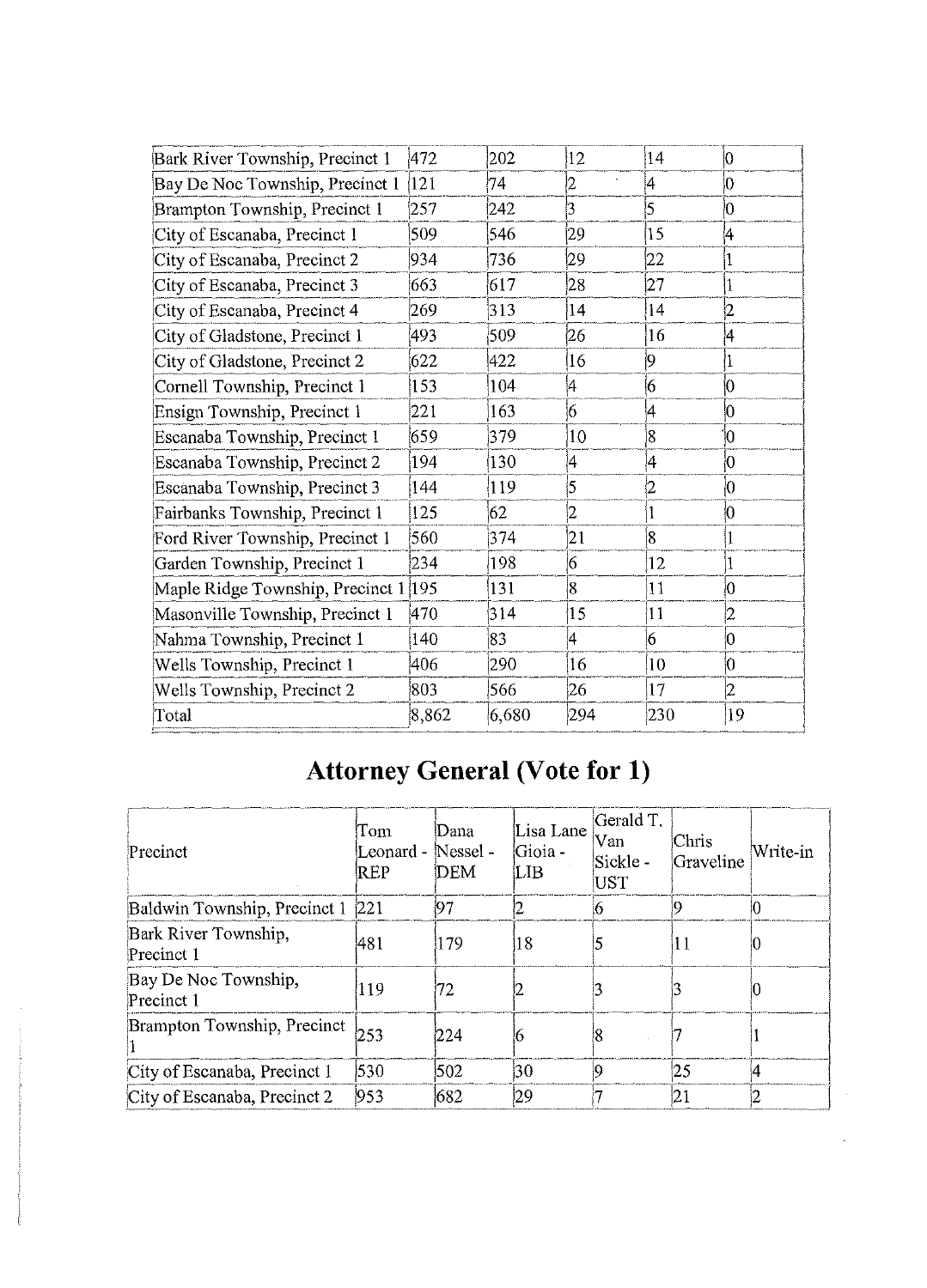| 32<br>14<br>$ 25\rangle$<br>14<br>14<br>l2 | 2<br>3<br>$\overline{2}$<br>10 |
|--------------------------------------------|--------------------------------|
|                                            |                                |
|                                            |                                |
|                                            |                                |
|                                            |                                |
|                                            |                                |
|                                            | 10                             |
| 12                                         | Ю                              |
| 19                                         | 10                             |
| 2                                          |                                |
| B                                          |                                |
| $ 13\rangle$                               |                                |
| 8                                          |                                |
|                                            |                                |
| 10                                         |                                |
| 16                                         |                                |
| 10                                         | 0                              |
| 27                                         |                                |
| 274                                        | 22                             |
|                                            |                                |

#### **US Senator (Vote for 1)**

| Precinct                           | John<br>James -<br>REP | Debbie<br>- DEM | George E. Marcia<br>Stabenow Huffman Squier -<br>III - UST | <b>GRN</b> | John<br>Howard<br>Wilhelm -<br>NLP | Write-in |
|------------------------------------|------------------------|-----------------|------------------------------------------------------------|------------|------------------------------------|----------|
| Baldwin Township, Precinct 1       | 232                    | 103             |                                                            |            |                                    |          |
| Bark River Township,<br>Precinct 1 | 485                    | 216             | 10                                                         |            |                                    |          |
| Bay De Noc Township,<br>Precinct 1 | 121                    | 180             |                                                            | O          |                                    |          |
| Brampton Township, Precinct 272    |                        | 244             |                                                            |            |                                    |          |
| City of Escanaba, Precinct 1       | 538                    | 555             |                                                            | 17         |                                    |          |

 $\hat{\boldsymbol{\beta}}$ 

 $\mathcal{A}^{\mathcal{A}}$ 

 $\lambda$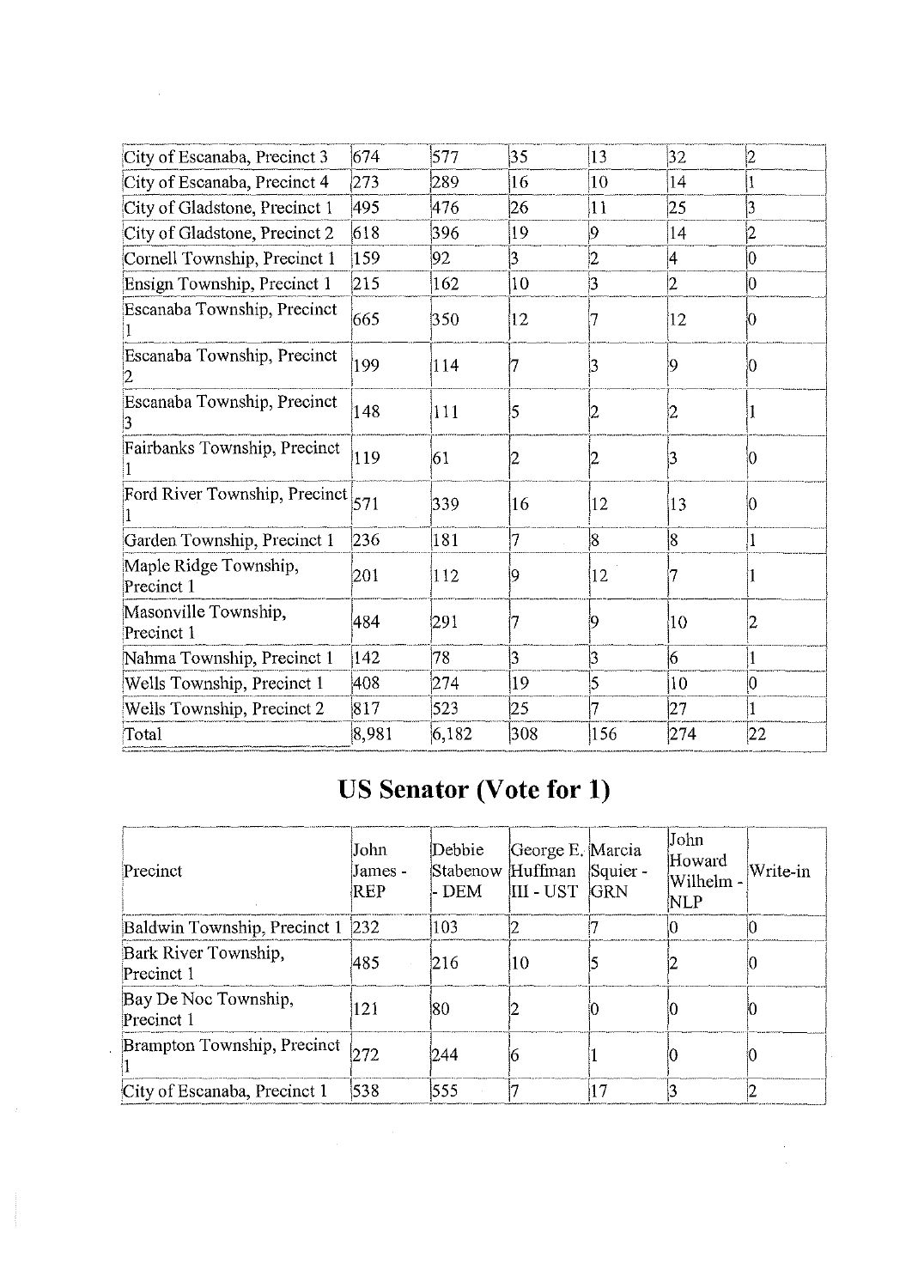| City of Escanaba, Precinct 2        | 949   | 777   | $ 9\rangle$     | $\overline{9}$  | 7            | 12     |
|-------------------------------------|-------|-------|-----------------|-----------------|--------------|--------|
| City of Escanaba, Precinct 3        | 676   | 641   | 15              | 11              | 9            | 2      |
| City of Escanaba, Precinct 4        | 278   | 324   | 9               | 7               | 4            |        |
| City of Gladstone, Precinct 1       | 521   | 513   | $ 10\rangle$    | 10 <sup>1</sup> | 6            |        |
| City of Gladstone, Precinct 2       | 638   | 430   | 5               | 5               | 3            |        |
| Cornell Township, Precinct 1        | 156   | 113   | 0               | 1               | 1            | 0      |
| Ensign Township, Precinct 1         | 217   | 182   | 3               | $\mathbf{1}$    | 10           | 10     |
| Escanaba Township, Precinct         | 681   | 394   | 14              |                 | T            | Ю      |
| Escanaba Township, Precinct         | 201   | 130   | 2               |                 | 2            | Ю      |
| Escanaba Township, Precinct         | 151   | 122   | 10              |                 |              | Ю      |
| Fairbanks Township, Precinct        | 123   | 71    | 2               | 10              | 10           | 0      |
| Ford River Township, Precinct 588   |       | 386   | $\vert 3 \vert$ | 9               | 2            |        |
| Garden Township, Precinct 1         | 242   | 214   | $\beta$         | 5               | 1            | $ 0\>$ |
| Maple Ridge Township,<br>Precinct 1 | 212   | 129   | 5               | 5               |              |        |
| Masonville Township,<br>Precinct 1  | 484   | 329   | 7               | 4               | 10           |        |
| Nahma Township, Precinct 1          | 146   | 91    | 1               | $\overline{3}$  | $ 0\rangle$  | 10     |
| Wells Township, Precinct 1          | 430   | 295   | 5               | 11              | $\mathbf{1}$ | 0      |
| Wells Township, Precinct 2          | 856   | 593   | 6               | 7               | 16           | $ 0\>$ |
| Total                               | 9,197 | 6,932 | 116             | 121             | 50           | 11     |
|                                     |       |       |                 |                 |              |        |

# Rep in Congress 1 (Vote for 1)

| Precinct                        | Jack<br>Bergman<br>- REP | Matthew<br>W.<br>Morgan -<br>DEM | Write-in |
|---------------------------------|--------------------------|----------------------------------|----------|
| Baldwin Township, Precinct 1    | 235                      | 107                              |          |
| Bark River Township, Precinct 1 | 500                      | 218                              |          |
| Bay De Noc Township, Precinct 1 | 122                      | 180                              |          |
| Brampton Township, Precinct 1   | 1281                     | 1238                             |          |
| City of Escanaba, Precinct 1    | 549                      | 563                              |          |
| City of Escanaba, Precinct 2    | 962                      | 778                              |          |
| City of Escanaba, Precinct 3    | 680                      | 666                              |          |

 $\mathcal{A}^{\mathcal{A}}$ 

 $\hat{\boldsymbol{\beta}}$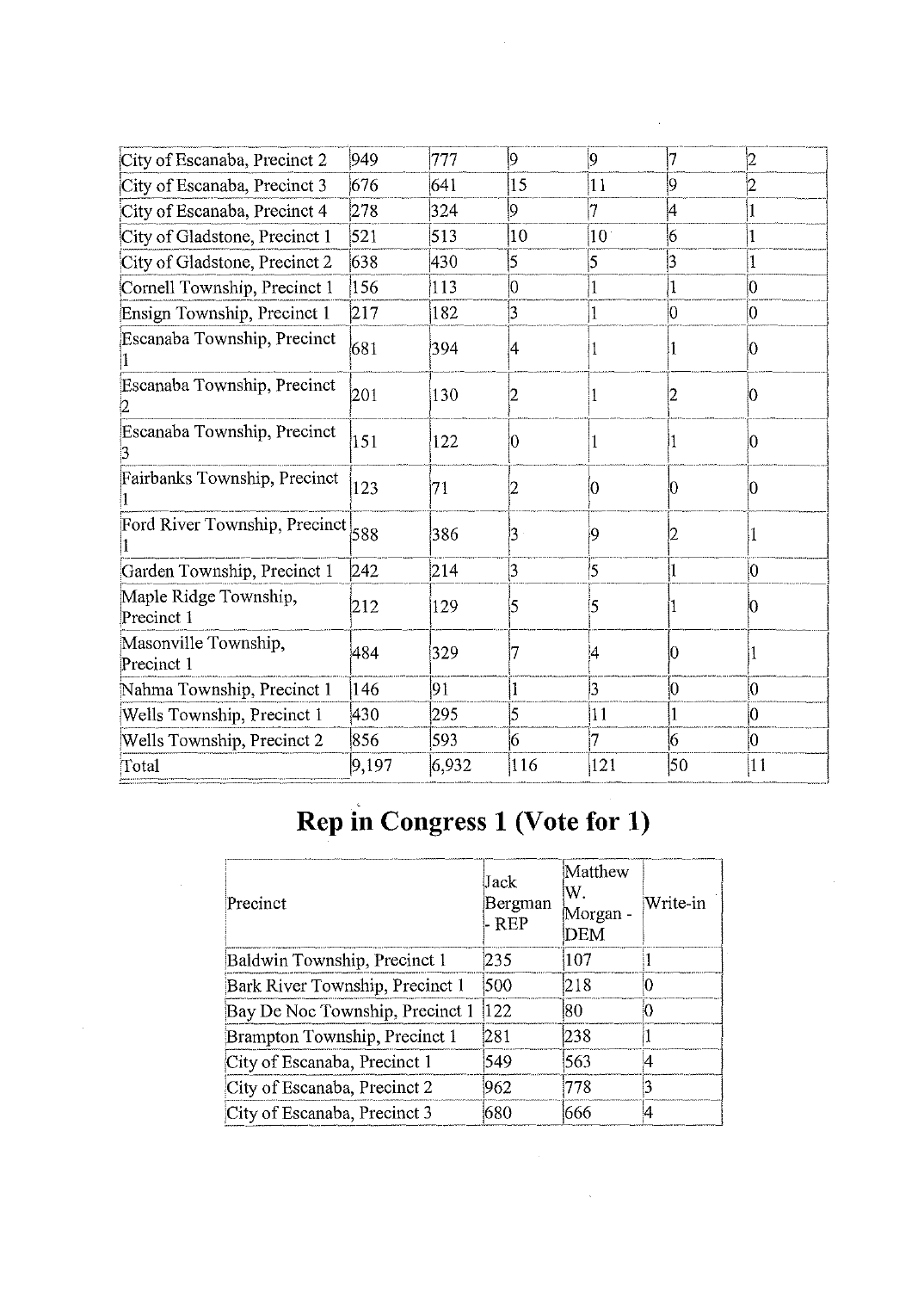| City of Escanaba, Precinct 4     | 290   | 326   |                |
|----------------------------------|-------|-------|----------------|
| City of Gladstone, Precinct 1    | 536   | 520   | 2              |
| City of Gladstone, Precinct 2    | 638   | 434   | 3              |
| Cornell Township, Precinct 1     | 164   | 108   |                |
| Ensign Township, Precinct 1      | 236   | 169   | $\overline{0}$ |
| Escanaba Township, Precinct 1    | 686   | 393   | $\overline{0}$ |
| Escanaba Township, Precinct 2    | 202   | 133   | 1              |
| Escanaba Township, Precinct 3    | 158   | 118   | 0              |
| Fairbanks Township, Precinct 1   | 127   | 67    | 10             |
| Ford River Township, Precinct 1  | 598   | 379   | 1              |
| Garden Township, Precinct 1      | 257   | 207   | 2              |
| Maple Ridge Township, Precinct 1 | 211   | 138   | 0              |
| Masonville Township, Precinct 1  | 500   | 318   | $\overline{2}$ |
| Nahma Township, Precinct 1       | 146   | 95    | $\rm 0$        |
| Wells Township, Precinct 1       | 419   | 313   | $\overline{0}$ |
| Wells Township, Precinct 2       | 854   | 604   | $\overline{2}$ |
| Total                            | 9,351 | 6,972 | 28             |

 $\hat{\boldsymbol{\epsilon}}$ 

#### **St Senator 38 (Vote for 1)**

 $\sim 10^{-10}$ 

 $\sim$   $\sim$ 

| Precinct                        | Ed<br>McBroom Dianda -<br>- REP | Scott<br><b>DEM</b> | Wade<br>Paul<br>Roberts -<br><b>GRN</b> | Write-in        |
|---------------------------------|---------------------------------|---------------------|-----------------------------------------|-----------------|
| Baldwin Township, Precinct 1    | 243                             | 88                  | 9                                       |                 |
| Bark River Township, Precinct 1 | 559                             | 157                 | 6                                       |                 |
| Bay De Noc Township, Precinct 1 | 138                             | 60                  | 3                                       | 10              |
| Brampton Township, Precinct 1   | 316                             | 200                 | 8                                       | $\vert 0 \vert$ |
| City of Escanaba, Precinct 1    | 600                             | 487                 | 26                                      |                 |
| City of Escanaba, Precinct 2    | 1,063                           | 658                 | $\overline{21}$                         |                 |
| City of Escanaba, Precinct 3    | 784                             | 533                 | 24                                      | 2               |
| City of Escanaba, Precinct 4    | 330                             | 281                 | 14                                      |                 |
| City of Gladstone, Precinct 1   | 601                             | 439                 | 13                                      |                 |
| City of Gladstone, Precinct 2   | 704                             | 364                 | 14                                      | 10              |
| Cornell Township, Precinct 1    | 173                             | 93                  | 7                                       | 10              |
| Ensign Township, Precinct 1     | 261                             | 144                 | 4                                       | 10              |
| Escanaba Township, Precinct 1   | 753                             | 319                 | 12                                      | 10              |
| Escanaba Township, Precinct 2   | 238                             | 100                 | 1                                       | 10              |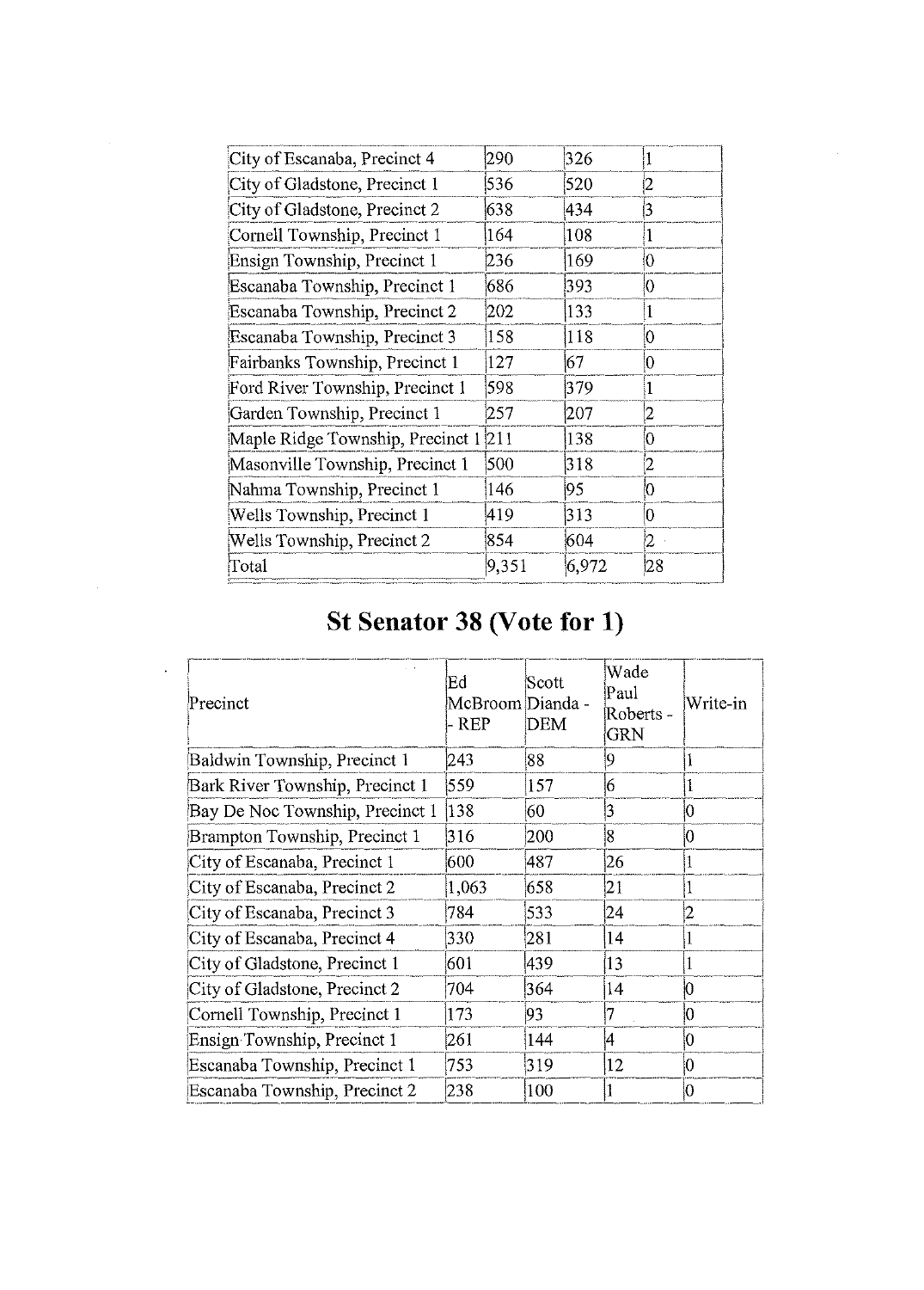| Escanaba Township, Precinct 3    | 182    | 196   |     |  |
|----------------------------------|--------|-------|-----|--|
| Fairbanks Township, Precinct 1   | 134    | 162   |     |  |
| Ford River Township, Precinct 1  | 656    | 314   | 15  |  |
| Garden Township, Precinct 1      | 274    | 181   | 10  |  |
| Maple Ridge Township, Precinct 1 | 243    | 105   |     |  |
| Masonville Township, Precinct 1  | 555    | 1257  | 10  |  |
| Nahma Township, Precinct 1       | 178    | 66    |     |  |
| Wells Township, Precinct 1       | 482    | 12.53 |     |  |
| Wells Township, Precinct 2       | 1986   | 1476  | 18  |  |
| Total                            | 10,453 | 5,733 | 230 |  |

## **Representative 108 (Vote for 1)**

| Precinct                         | Beau<br>Matthew<br>LaFave -<br>REP | Bob<br>Romps -<br><b>DEM</b> | Write-in       |
|----------------------------------|------------------------------------|------------------------------|----------------|
| Baldwin Township, Precinct 1     | 228                                | 110                          | 1              |
| Bark River Township, Precinct 1  | 520                                | 201                          | $\overline{2}$ |
| Bay De Noc Township, Precinct 1  | 124                                | 73                           | Ю              |
| Brampton Township, Precinct 1    | 293                                | 228                          | 1              |
| City of Escanaba, Precinct 1     | 551                                | 572                          | 4              |
| City of Escanaba, Precinct 2     | 946                                | 799                          | 3              |
| City of Escanaba, Precinct 3     | 681                                | 670                          | 3              |
| City of Escanaba, Precinct 4     | 307                                | 310                          | 3              |
| City of Gladstone, Precinct 1    | 567                                | 484                          | 3              |
| City of Gladstone, Precinct 2    | 637                                | 432                          | $\mathbf{1}$   |
| Cornell Township, Precinct 1     | 171                                | 96                           | $\overline{0}$ |
| Ensign Township, Precinct 1      | 234                                | 167                          | 0              |
| Escanaba Township, Precinct 1    | 687                                | 383                          | $\mathbf{1}$   |
| Escanaba Township, Precinct 2    | 224                                | 117                          | 0              |
| Escanaba Township, Precinct 3    | 165                                | 109                          | $\mathbf 1$    |
| Fairbanks Township, Precinct 1   | 126                                | 66                           | 0              |
| Ford River Township, Precinct 1  | 605                                | 373                          | 1              |
| Garden Township, Precinct 1      | 267                                | 193                          | $\mathbf{1}$   |
| Maple Ridge Township, Precinct 1 | 230                                | 119                          | 0              |
| Masonville Township, Precinct 1  | 527                                | 287                          | 2              |
| Nahma Township, Precinct 1       | 162                                | 74                           | 1              |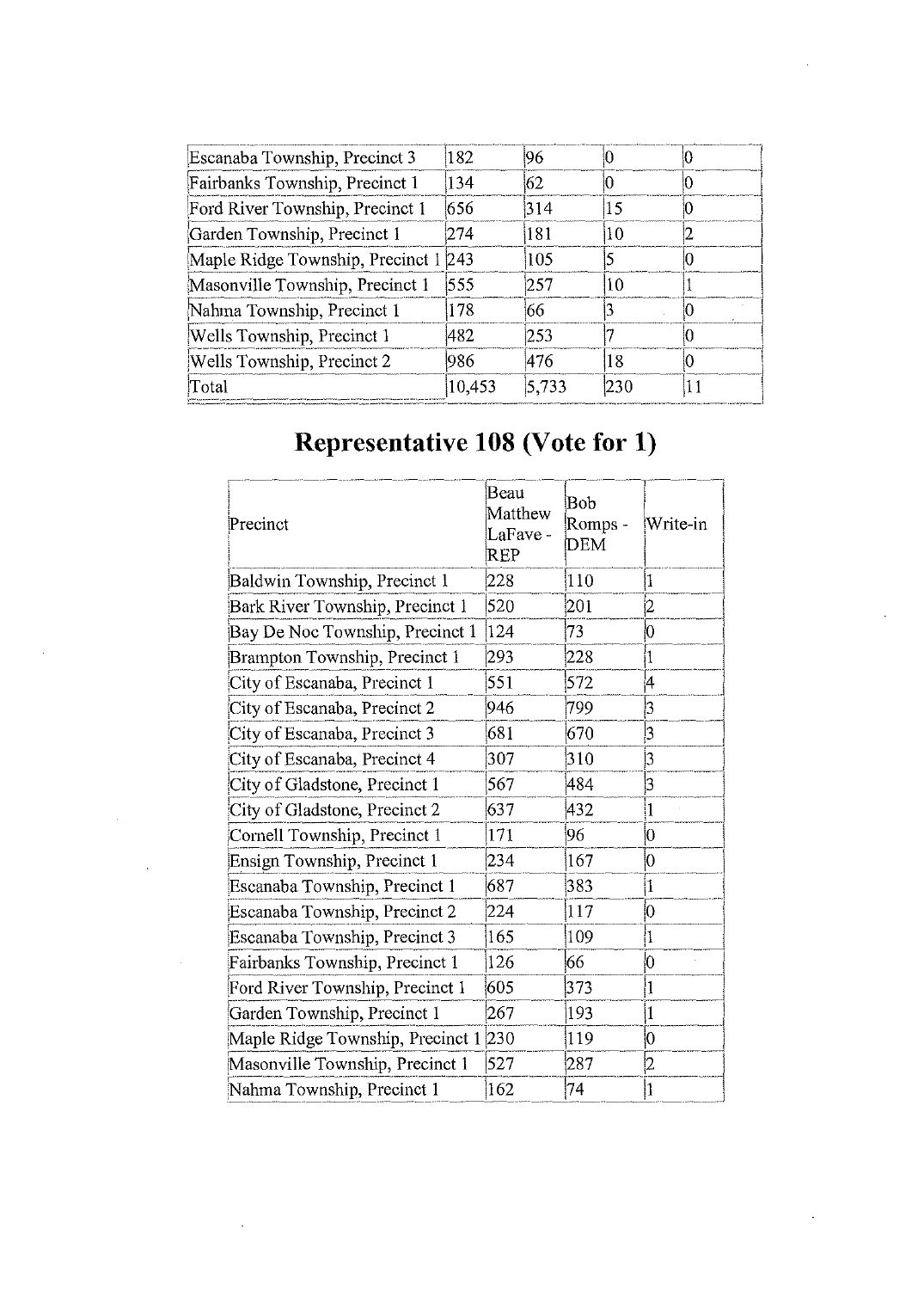| Wells Township, Precinct 1 |       |       |  |
|----------------------------|-------|-------|--|
| Wells Township, Precinct 2 |       |       |  |
| Total                      | 9,561 | 6.750 |  |

#### State Brd of Ed (Vote for 2)

| Precinct                                         | Tami<br>Carlon<br>$e -$<br>REP | Richar P.<br>- REP | Judith<br>d Zeile Pritche<br>tt -<br><b>DEM</b> | Tiffan<br>y<br>Tilley<br><b>DEM</b> | Scotty<br>Boma<br>in -<br><b>LIB</b> | Tata<br>ir -<br>LIB | $\left  \text{John} \right _{\text{Karen}}$<br><b>UST</b> | Douglas y A.<br>Adam Levesqu Wells Herin Smit<br>e - UST | <b>GRN</b> | Sherr Mary Loga<br>Anne<br>$g -$<br><b>WCP</b> | $ln R$ .<br>∣h -<br><b>WCP</b> | Write<br>-in |
|--------------------------------------------------|--------------------------------|--------------------|-------------------------------------------------|-------------------------------------|--------------------------------------|---------------------|-----------------------------------------------------------|----------------------------------------------------------|------------|------------------------------------------------|--------------------------------|--------------|
| Baldwin<br>Township<br>Precinct                  | 185                            | 172                | 81                                              | 75                                  | 9                                    | 17                  | $ 9\rangle$                                               | 6                                                        | 6          | $ 11\rangle$                                   | $ 10\rangle$                   | 0            |
| Bark<br>River<br>Township 411<br>Precinct        |                                | 386                | 167                                             | 148                                 | 20                                   | 11                  | $ 18\rangle$                                              | 14                                                       | 17         | 26                                             | $ 23\rangle$                   | 10           |
| Bay De<br>Noc<br>Township 101<br>Precinct        |                                | 88                 | 69                                              | 54                                  | 6                                    | 4                   | 6                                                         | 3                                                        |            | 10                                             | 6                              | $ 0\>$       |
| <b>Brampton</b><br>Township $_{224}$<br>Precinct |                                | 203                | 191                                             | 191                                 | 15                                   | 17                  | $ 9\rangle$                                               | 18                                                       | 2          | 13                                             | 9                              | $ 0\>$       |
| City of<br>Escanaba, 446<br>Precinct 1           |                                | 396                | 468                                             | 424                                 | 32                                   | 21                  | $ 17\rangle$                                              | 15                                                       | 21         | 48                                             | 41                             | 8            |
| City of<br>Escanaba, 823<br>Precinct 2           |                                | 741                | 635                                             | 592                                 | 40                                   | 32                  | 27                                                        | 19                                                       | 17         | 44                                             | 46                             | 6            |
| City of<br>Escanaba, 539<br>Precinct 3           |                                | 493                | 515                                             | 470                                 | 48                                   | 34                  | $ 25\rangle$                                              | 13                                                       | 15         | 61                                             | 61                             | 6            |
| City of<br>Escanaba, 219<br>Precinct 4           |                                | 197                | 255                                             | 249                                 | 25                                   | 15                  | 11                                                        | 10                                                       | 15         | 29                                             | 29                             | 6            |
| City of<br>Gladstone                             | 415                            | 382                | 424                                             | 391                                 | 43                                   | 26                  | 21                                                        | 13                                                       | 15         | 34                                             | 26                             | 6            |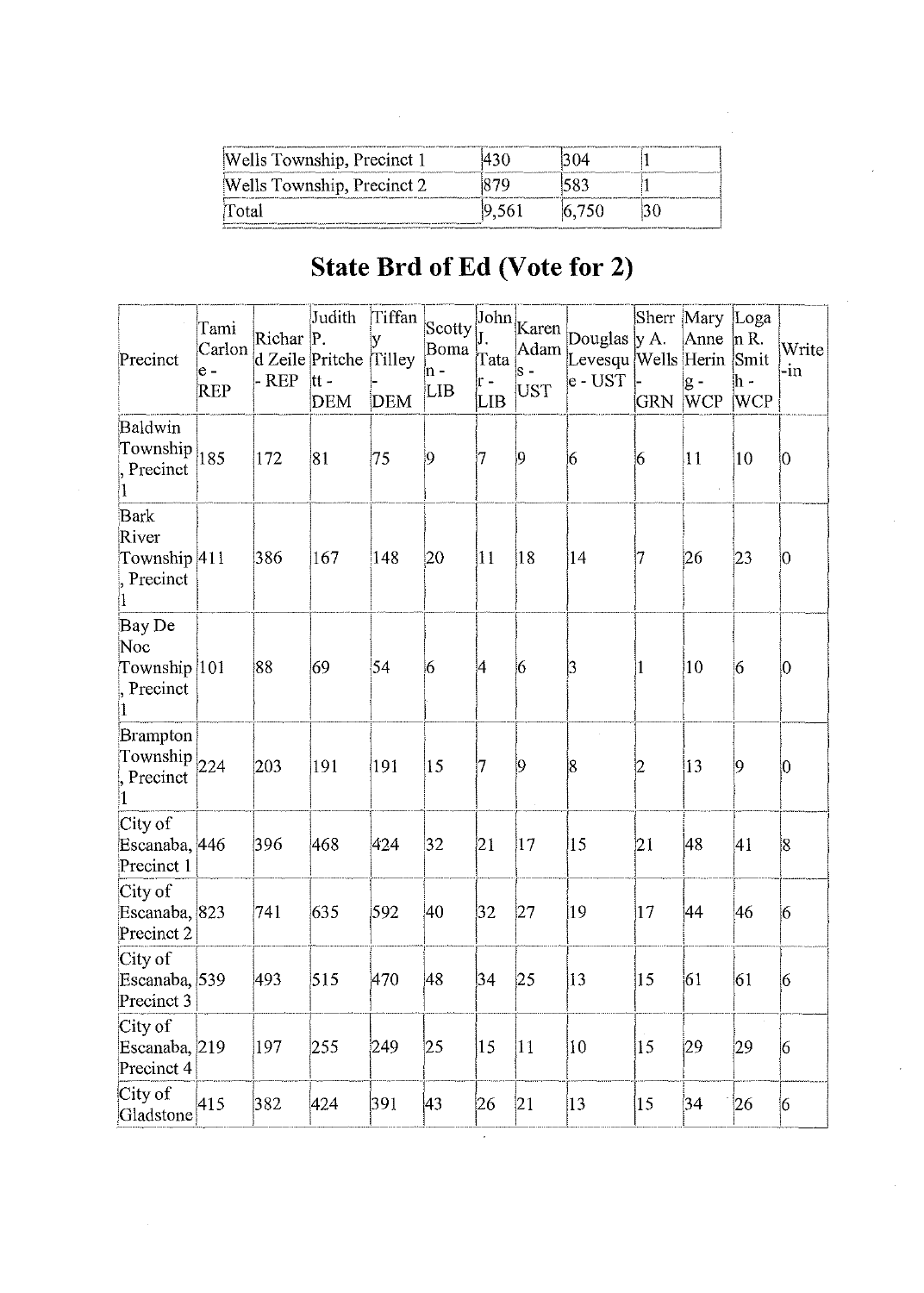| Precinct                                                          |     |               |               |                                 |                 |                 |                 |                 |                                      |              |                 |
|-------------------------------------------------------------------|-----|---------------|---------------|---------------------------------|-----------------|-----------------|-----------------|-----------------|--------------------------------------|--------------|-----------------|
| City of<br>Gladstone $539$<br>Precinct<br>2                       | 495 | $ 347\rangle$ | 332           | i,<br>26                        | 19              | 17              | $ 13\rangle$    | $\vert 8 \vert$ | 31                                   | 32           | 4               |
| Cornell<br>Township $ _{127}$<br>Precinct<br>1                    | 121 | 83            | 80            | $\vert 9 \vert$                 | $\overline{6}$  | 6               | $ 2\rangle$     | $ 1\rangle$     | $ 12\rangle$                         | 11           | JO.             |
| Ensign<br>Township $ 178 $<br>, Precinct                          | 162 | 148           | $ 142\rangle$ | 17                              | 5               | $\vert 6 \vert$ | $\beta$         | 3               | $ 13\rangle$                         | $ 9\rangle$  | $ 0\rangle$     |
| Escanaba<br>Township $\left  \frac{554}{554} \right $<br>Precinct | 525 | 318           | 291           | 27 <br>$\overline{\phantom{a}}$ | 18              | 18              | 17              | 9               | 27                                   | $ 25\rangle$ | $\vert 0 \vert$ |
| Escanaba<br>Township $ 163 $<br>Precinct<br>2                     | 150 | 119           | $ 102\rangle$ | 11                              | 5               | 5               | $\overline{1}$  | 11              | $ 13\rangle$                         | 14           | $ 2\rangle$     |
| Escanaba<br>Township $ 129 $<br>Precinct                          | 117 | 100           | 87            | 6                               | 6               | ļ5              | 2               | 2               | 7                                    | 5            | $ 2\rangle$     |
| Fairbanks<br>Township $_{94}$<br>Precinct<br>$ 1 -$               | 83  | 50            | 42            | 5                               | $\vert 2 \vert$ | $ 2\rangle$     | þ               | $\vert$ 1       | $\vert 4$                            | 5            | $ 0\rangle$     |
| Ford<br>River<br>Township 478<br>, Precinct<br>1                  | 443 | 315           | 286           | 23                              | 19              | $ 17\rangle$    | $\vert 6 \vert$ | 14              | 34                                   | 28           | 4               |
| Garden<br>Township $\vert_{190}$<br>, Precinct<br>1               | 183 | 156           | $\vert$ 142   | 13                              | 7               | $\vert 4 \vert$ | ∣4              | 9               | 17                                   | $ 16\rangle$ | $ 2\rangle$     |
| Maple<br>Ridge<br>Township 166<br>Precinct                        | 134 | 110           | 93            | 9                               | 17              | $ 10\rangle$    | 6               | 6               | $ 16\rangle$<br>$\ddot{\phantom{a}}$ | $ 11\rangle$ | $ 0\rangle$     |

 $\mathcal{L}^{\text{max}}_{\text{max}}$ 

 $\label{eq:2.1} \frac{1}{\sqrt{2}}\int_{\mathbb{R}^3}\frac{1}{\sqrt{2}}\left(\frac{1}{\sqrt{2}}\int_{\mathbb{R}^3}\frac{1}{\sqrt{2}}\left(\frac{1}{\sqrt{2}}\int_{\mathbb{R}^3}\frac{1}{\sqrt{2}}\left(\frac{1}{\sqrt{2}}\int_{\mathbb{R}^3}\frac{1}{\sqrt{2}}\right)\frac{1}{\sqrt{2}}\right)\frac{1}{\sqrt{2}}\right)=\frac{1}{2}\int_{\mathbb{R}^3}\frac{1}{\sqrt{2}}\int_{\mathbb{R}^3}\frac{1}{\sqrt{2}}\frac{1}{\$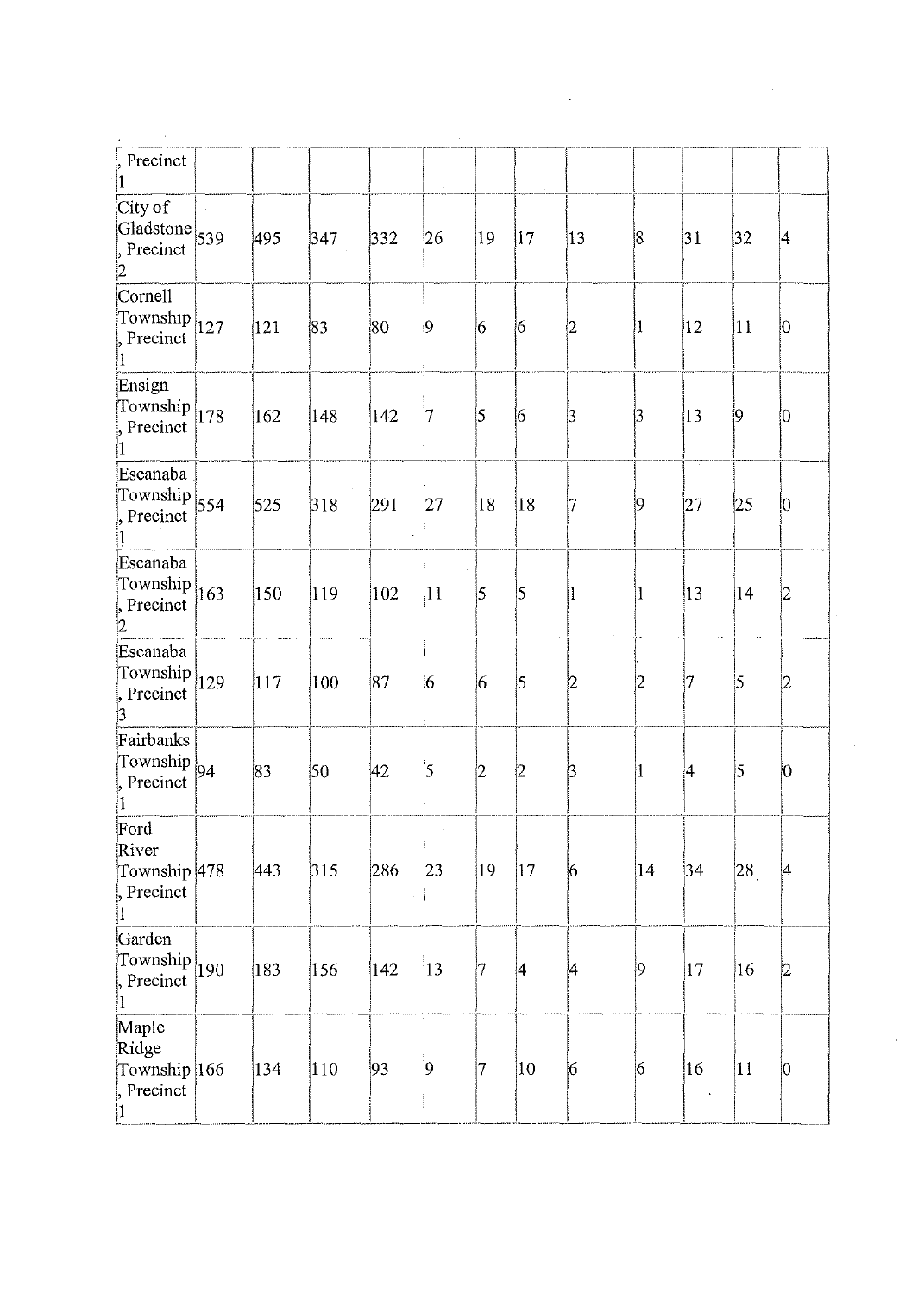| Masonvill<br>le.<br>Township 409<br>Precinct             |       | 350   | 263   | 236       | 22           | 19           | 18           |              |               | 24  | 28  | 10 |
|----------------------------------------------------------|-------|-------|-------|-----------|--------------|--------------|--------------|--------------|---------------|-----|-----|----|
| Nahma<br>$\lfloor$ Township $\rfloor$<br>Precinct        | 124   | 99    | 77    | 58        | $ 10\rangle$ | 4            | 6            | 3            |               | ļQ  | 19  | 0  |
| Wells<br>Township $_{347}$<br>Precinct                   |       | 323   | 250   | 217       | 23           | $ 13\rangle$ | $ 11\rangle$ | $ 12\rangle$ | 12            | 14  | 18  | 2  |
| Wells<br>Township $ _{674}$<br>, Precinct<br>$ 2\rangle$ |       | 615   | 462   | 445       | 44           | 20           | $ 23\rangle$ | 12           | $ 15\rangle$  | 43  | 31  | 14 |
| Total                                                    | 7,535 | 6,858 | 5,603 | 5,147 473 |              | 307          | 291          | 182          | $ 189\rangle$ | 540 | 493 | 52 |

## U of M Regent (Vote for 2)

| Precinct                                       | Andrea<br>Fischer<br>Newma<br>$n - REP$ | Andre<br>W<br>Richne<br>$r - REP$ | Jorda<br>Acker<br><b>DEM</b> | Paul<br>Brow<br>$\ln$ -<br><b>DEM</b> | James<br>Lewis<br>Hudle<br>ir -<br>LIB | John<br>Jasco<br>b -<br>LIB | Joe<br>Sange<br>ir -<br>UST | Crysta<br>   Van<br>Sickle<br>- UST | Kevin<br>A.<br>Grave<br>$S -$<br><b>GRN</b> | Marge<br>Katchmar<br>k Sallows<br>- NLP | Write<br>-in |
|------------------------------------------------|-----------------------------------------|-----------------------------------|------------------------------|---------------------------------------|----------------------------------------|-----------------------------|-----------------------------|-------------------------------------|---------------------------------------------|-----------------------------------------|--------------|
| Baldwin<br>Township, $ 176 $<br>Precinct 1     |                                         | 175                               | 81                           | 78                                    | 19                                     | 19                          | 5                           | $\overline{5}$                      | 7                                           | 1                                       | 10           |
| Bark<br>River<br>Township,<br>Precinct 1       | 399                                     | 389                               | 152                          | 152                                   | $ 13\rangle$                           | 16                          | 9                           | 12                                  | $\overline{8}$                              | 18                                      | O            |
| Bay De<br>Noc<br>Township,<br>Precinct 1       | 94                                      | 89                                | 62                           | 61                                    | 14                                     | 2                           | 17                          | $ 12\rangle$                        |                                             | 16                                      | 10           |
| <b>Brampton</b><br>Township, 211<br>Precinct 1 |                                         | 190                               | 185                          | 195                                   | Ì9                                     | ÏQ.                         | 9                           | Ì8                                  | $\overline{2}$                              | 16                                      | 14           |
| City of<br>Escanaba, 426<br>Precinct 1         |                                         | 408                               | 438                          | 421                                   | 18                                     | 23                          | 24                          | 27                                  | 30                                          | 18                                      | 8            |

 $\hat{\mathcal{A}}$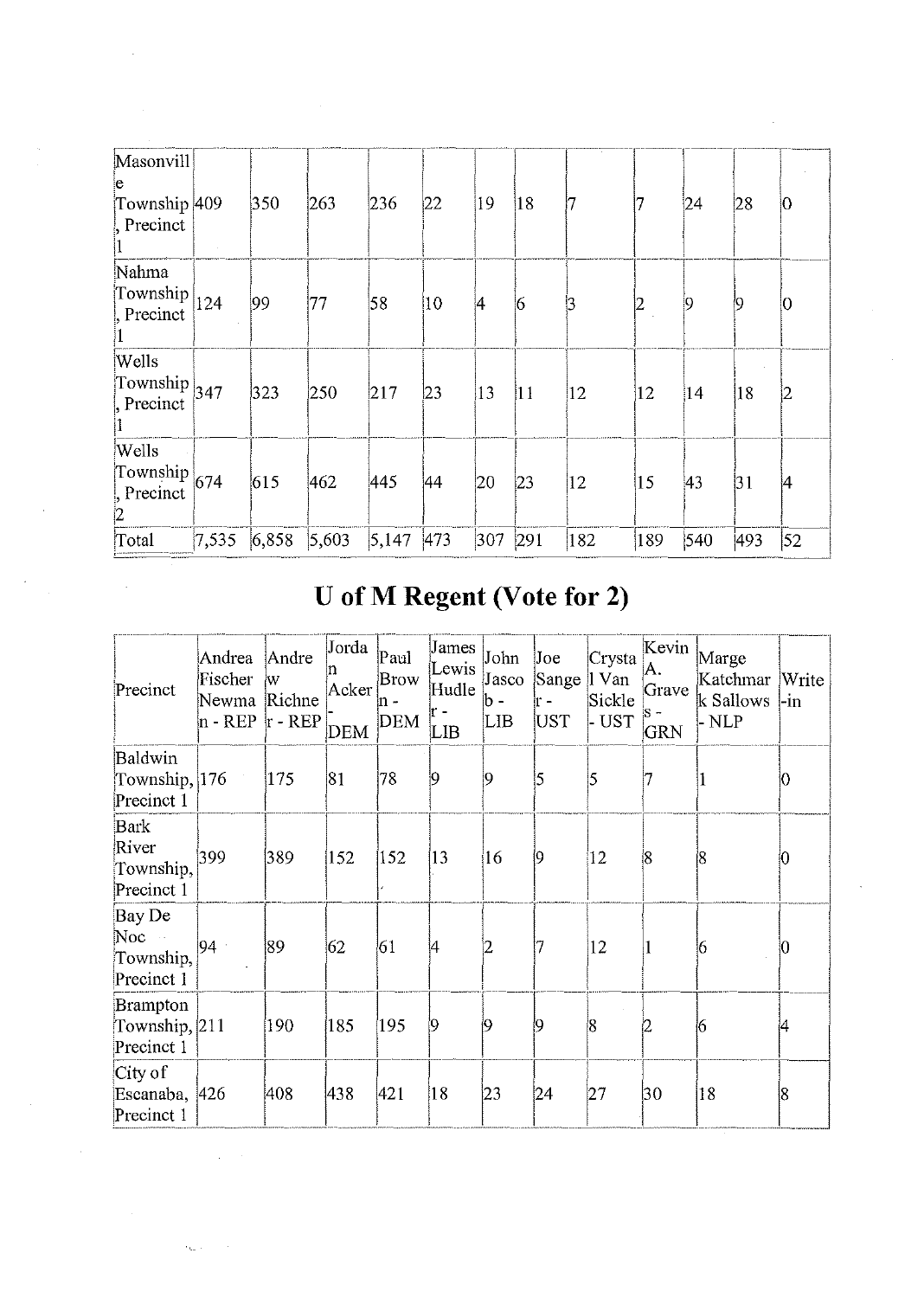| City of<br>Escanaba,<br>Precinct 2       | 815         | 736 | 604 | 575 | 31              | 28           | 22              | 26             | 21 | 17                           | 8            |
|------------------------------------------|-------------|-----|-----|-----|-----------------|--------------|-----------------|----------------|----|------------------------------|--------------|
| City of<br>Escanaba,<br>Precinct 3       | $\vert 531$ | 497 | 497 | 467 | $ 25\rangle$    | 27           | 27              | 40             | 25 | 22                           | 11           |
| City of<br>Escanaba,<br>Precinct 4       | 228         | 195 | 257 | 238 | 20              | 20           | 11              | 18             | 11 | 10                           | 5            |
| City of<br>Gladstone<br>Precinct<br>1    | 394         | 369 | 410 | 394 | 28              | 24           | 21              | 25             | 20 | 18                           | 7            |
| City of<br>Gladstone<br>Precinct<br>2    | 529         | 497 | 327 | 326 | 20              | 16           | 18              | 30             | 13 | 9                            | 4            |
| Cornell<br>Township, 126<br>Precinct 1   |             | 122 | 83  | 82  | 6               | 3            | 5               | 5              | 6  | $\overline{3}$               | $\mathbf{1}$ |
| Ensign<br>Township, 179<br>Precinct 1    |             | 163 | 138 | 134 | $\overline{6}$  | 8            | $\vert 6 \vert$ | $\overline{5}$ | 3  | 4                            | 10           |
| Escanaba<br>Township, 518<br>Precinct 1  |             | 516 | 310 | 293 | 17              | 18           | 17              | 22             | 17 | $\overline{8}$               | 3            |
| Escanaba<br>Township, 157<br>Precinct 2  |             | 153 | 114 | 109 | $\vert 3 \vert$ | 3            | 2               | 4              | 0  | $\Lambda$<br>$\vert 5 \vert$ | 2            |
| Escanaba<br>Township, 123<br>Precinct 3  |             | 111 | 98  | 84  | 3               | 5            |                 | 4              | ľ2 | 3 <sup>1</sup>               | 2            |
| Fairbanks<br>Township, 89<br>Precinct 1  |             | 81  | 47  | 44  | 5               | 2            | 12              | 8              | 2  | $\vert 3 \vert$              | 0            |
| Ford<br>River<br>Township,<br>Precinct 1 | 476         | 438 | 306 | 289 | 17              | 11           | 20              | 24             | 19 | $\overline{9}$               | 4            |
| Garden<br>Township, 193<br>Precinct 1    |             | 172 | 148 | 141 | 4               | $ 10\rangle$ | 10              | 12             | 15 | 7                            | 2            |

 $\bar{\gamma}$ 

 $\ddot{\phantom{a}}$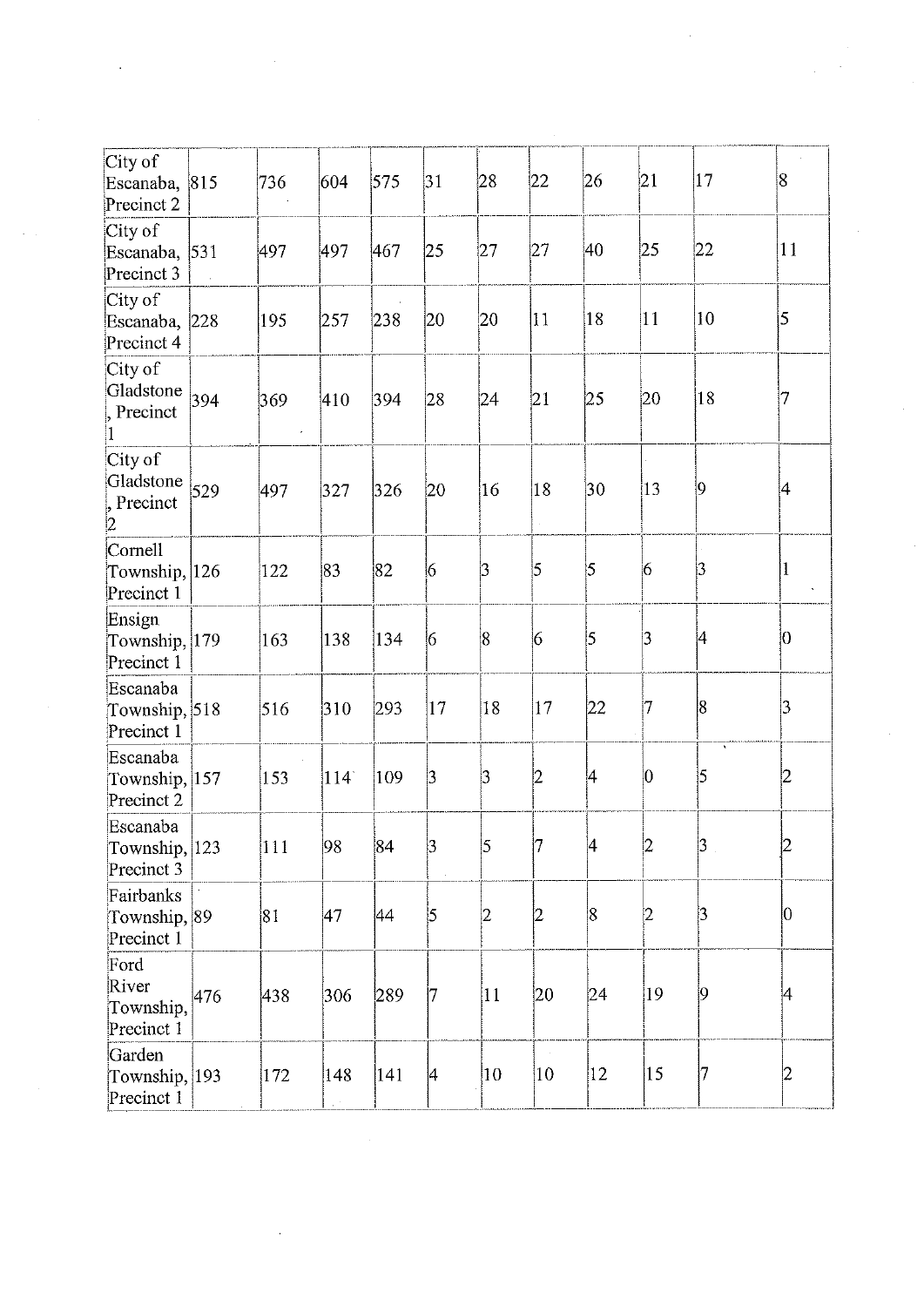| Maple<br>Ridge<br>Township,<br>Precinct 1 | 158               | 142           | 93              | 91  |                | 19           | 12           | 16  |     | 12  | 10             |
|-------------------------------------------|-------------------|---------------|-----------------|-----|----------------|--------------|--------------|-----|-----|-----|----------------|
| Masonvill<br>e<br>Township,<br>Precinct 1 | $\epsilon$<br>394 | 352           | 264             | 239 | $ 16\rangle$   | 14           | $ 15\rangle$ | 28  |     | 10  |                |
| Nahma<br>Township, $ 115 $<br>Precinct 1  |                   | $ 112\rangle$ | 64              | 57  | $\overline{6}$ | 7            | 5            | 7   |     | 4   |                |
| Wells<br>Township, 332<br>Precinct 1      |                   | 305           | 249             | 215 | 16             | 14           | $ 9\rangle$  | 16  | 9   |     | $\overline{3}$ |
| Wells<br>Township, 636<br>Precinct 2      |                   | 597           | 445             | 440 | 18             | $ 19\rangle$ | 24           | 29  | 16  | 16  |                |
| Total                                     | 7,299             | 6,809         | $5,372$ $5,125$ |     | 291            | 297          | 287          | 383 | 232 | 206 | 73             |

## **MSU Trustee (Vote for 2)**

| Precinct                                   | lh -<br><b>REP</b> | Dutc Mille a T.<br>h-<br><b>REP</b> | Dave Mike Briann<br>Scott -<br><b>DEM</b> | Kelly<br>Charro Bruce<br>- DEM | Tebay   11 - LIB   ki - LIB | Tim<br>Campbe Orzechows Sange Sange | Janet John<br>M.<br>ir –<br>UST | Paul<br>lr -<br>UST | Aaron<br>$V -$<br>GRN | Bridgett<br> e R.<br>Marias Abraha<br>m-<br>Guzman<br>- NLP | Write<br>-in |
|--------------------------------------------|--------------------|-------------------------------------|-------------------------------------------|--------------------------------|-----------------------------|-------------------------------------|---------------------------------|---------------------|-----------------------|-------------------------------------------------------------|--------------|
| Baldwin<br>Townshi<br>p,<br>Precinct       | 172                | 174                                 | 88                                        | 77                             | 19                          | 19                                  | 5                               | 18                  | 6                     | 3                                                           | О            |
| Bark<br>River<br>Townshi<br>p,<br>Precinct | 389                | 393                                 | $ 168\rangle$                             | 148                            | 19                          | 12                                  | 11                              | 13                  | İ2                    | 6                                                           | 10           |
| Bay De<br>Noc<br>Townshi<br>$\mathbf{p},$  | 93                 | 88                                  | 65                                        | 63                             | 16                          | 2                                   | 18                              | 19                  | I2                    | 4                                                           | Ю            |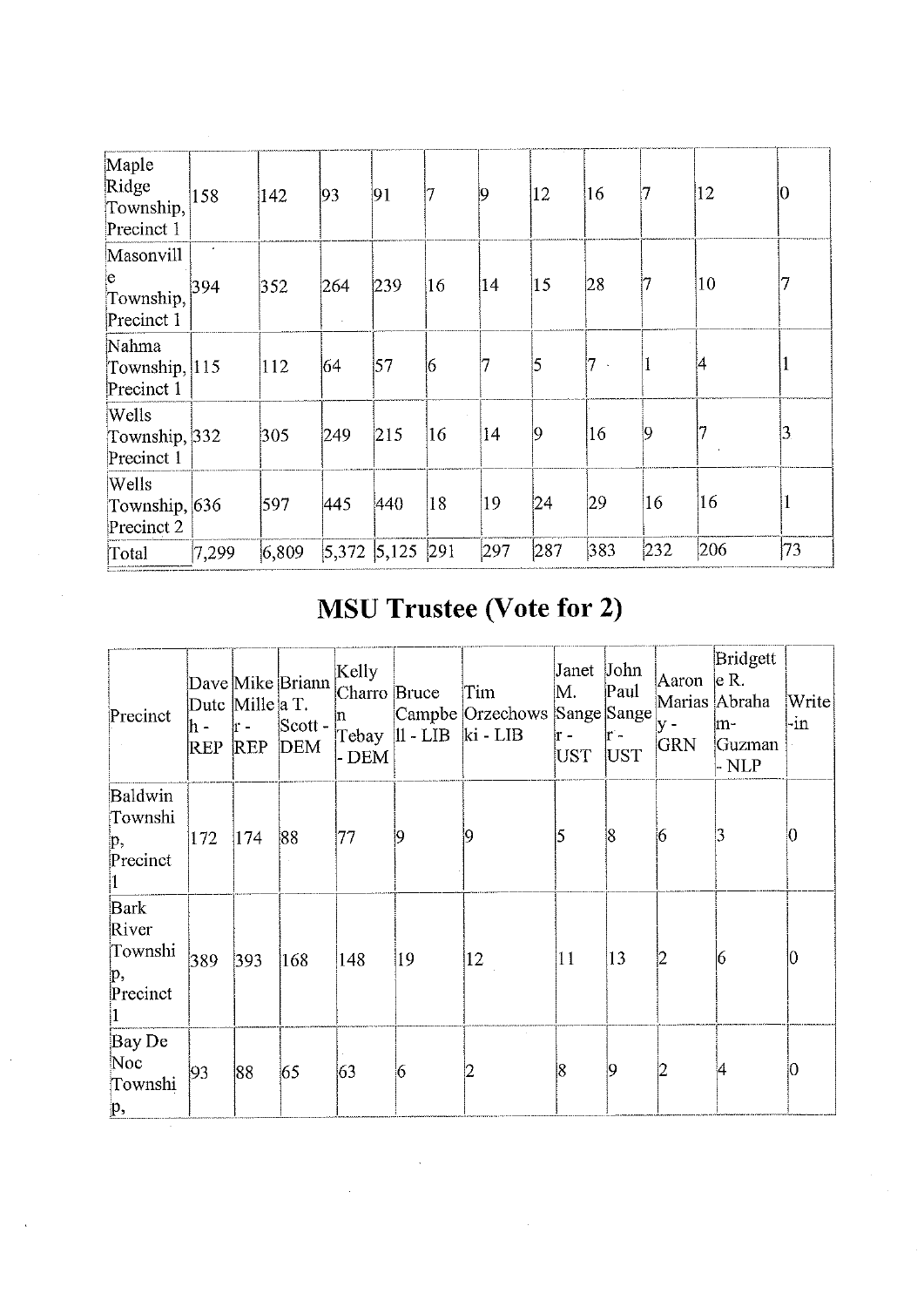| Precinct                                              |     |               |               |               |               |           |              |                |                |                |                 |
|-------------------------------------------------------|-----|---------------|---------------|---------------|---------------|-----------|--------------|----------------|----------------|----------------|-----------------|
| <b>Brampto</b><br>n<br>Townshi<br>p,<br>Precinct<br>1 | 198 | 206           | 200           | 192           | $ 10\rangle$  | $\vert 8$ | $ 10\rangle$ | $\vert$ 5      | $\mathbf{1}$   | $\overline{4}$ | 3 <br>$\sim$    |
| City of<br>Escanaba $ 414 $<br>Precinct               |     | 403           | 469           | 406           | 27            | 18        | 34           | 28             | 24             | 21             | 17              |
| City of<br>Escanaba $_{758}$<br>Precinct<br>2         |     | 754           | 621           | 577           | $ 33\rangle$  | 26        | 30           | $ 17\rangle$   | 19             | 21             | 17              |
| City of<br>Escanaba $\vert$ 510<br>Precinct<br>3      |     | $ 520\rangle$ | 522           | 464           | 39            | 22        | 28           | 19             | 17             | $ 23\rangle$   | $ 9\rangle$     |
| City of<br>Escanaba $_{210}$<br>Precinct<br>4         |     | 211           | 263           | 241           | 31            | 14        | 18           | $\overline{8}$ | 7              | 17             | $6\overline{6}$ |
| City of<br>Gladston<br>ļe,<br>Precinct                | 382 | 394           | 431           | 375           | 34            | 23        | 21           | $ 23\rangle$   | $ 10\rangle$   | $ 11\rangle$   | $\overline{5}$  |
| City of<br>Gladston<br>ļe,<br>Precinct<br>2           | 511 | 503           | 345           | $ 308\rangle$ | $\sim$<br> 31 | 18        | 19           | $ 17\rangle$   | $\overline{6}$ | $ 12\rangle$   | $\vert 6 \vert$ |
| Cornell<br>Townshi<br>p,<br>Precinct                  | 125 | $ 126\rangle$ | 88            | 83            | 17            | 4         | 8            | b              | 3              | 3              | $\vert 0 \vert$ |
| Ensign<br>Townshi<br>p,<br>Precinct                   | 171 | 177           | $ 143\rangle$ | 120           | $ 9\rangle$   | 6         | 5            | $ 2\rangle$    | $\vert$ 1      | 3              | 0               |

 $\label{eq:2.1} \frac{1}{\sqrt{2}}\int_{0}^{\infty}\frac{1}{\sqrt{2\pi}}\left(\frac{1}{\sqrt{2\pi}}\right)^{2\alpha} \frac{1}{\sqrt{2\pi}}\int_{0}^{\infty}\frac{1}{\sqrt{2\pi}}\left(\frac{1}{\sqrt{2\pi}}\right)^{\alpha} \frac{1}{\sqrt{2\pi}}\int_{0}^{\infty}\frac{1}{\sqrt{2\pi}}\frac{1}{\sqrt{2\pi}}\frac{1}{\sqrt{2\pi}}\frac{1}{\sqrt{2\pi}}\frac{1}{\sqrt{2\pi}}\frac{1}{\sqrt{2\pi}}\frac{1}{\sqrt{2\pi}}$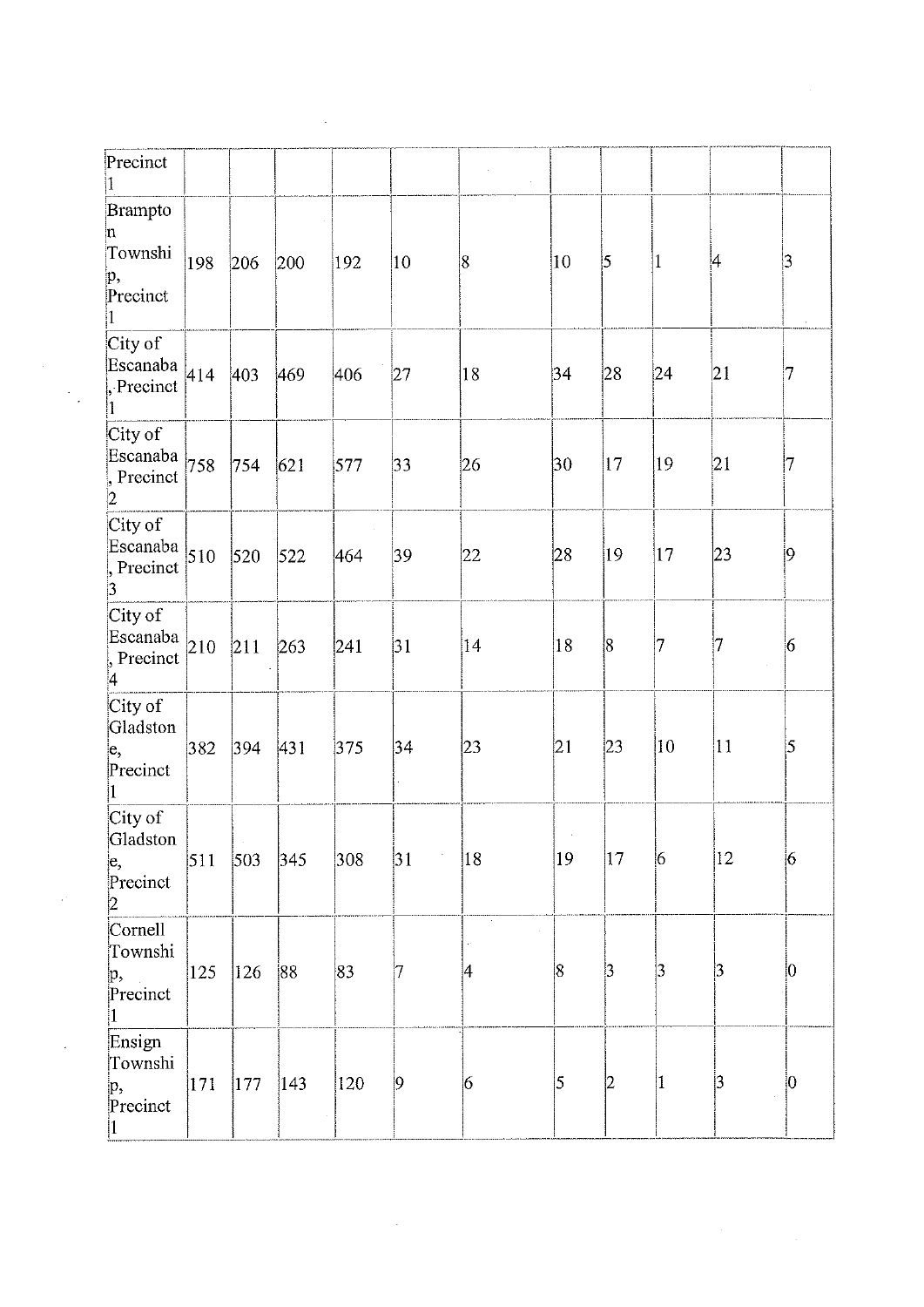| Escanaba<br>Townshi<br>$\mathbf{p},$<br>Precinct<br>$ 1\rangle$ | 501           | 507           | 324           | 290           | 22              | $ 16\rangle$    | 20              | $ 12\rangle$ | 8               | $\sim$ $\sigma$ .<br>6 | 2               |
|-----------------------------------------------------------------|---------------|---------------|---------------|---------------|-----------------|-----------------|-----------------|--------------|-----------------|------------------------|-----------------|
| Escanaba<br>Townshi<br>p,<br>Precinct<br> 2                     | $ 151\rangle$ | $ 155\rangle$ | $ 115\rangle$ | 94            | $\vert 5 \vert$ | 7               | 6               | 3            | 1               | 3                      | 2               |
| Escanaba<br>Townshi<br>p,<br>Precinct<br>$ 3 -$                 | $ 116\rangle$ | $ 114\rangle$ | 98            | 89            | 17              | $\vert$ 3       | S.              | 5            | 1               | 2                      | 2               |
| Fairbanks<br>Townshi<br>p,<br>Precinct<br>$ 1\rangle$           | 90            | 85            | $\mathsf{S}1$ | 45            | $\vert 4 \vert$ | 2               | $\vert 3 \vert$ | $\beta$      | $\vert 0 \vert$ | $\overline{5}$         | $\overline{0}$  |
| Ford<br>River<br>Townshi<br>p,<br>Precinct<br>$ 1\rangle$       | 443           | 438           | $ 308\rangle$ | 286           | 18              | $\vert 9 \vert$ | 28              | 18           | 14              | $ 15\rangle$           | 12              |
| Garden<br>Townshi<br>p,<br>Precinct<br>$\vert 1 \vert$          | 181           | $ 179\rangle$ | 152           | $ 147\rangle$ | 17              | 8               | 12              | 8            | $\vert 9 \vert$ | 1                      | 4               |
| Maple<br>Ridge<br>Townshi<br>p,<br>Precinct<br> 1               | 149           | $ 153\rangle$ | 114           | 85            | 11              | 6               | 10              | 6            | 2               | 6                      | 0               |
| Masonvil<br>le<br>Townshi<br>p,<br>Precinct<br>1                | 373           | 363           | 275           | 238           | $ 17\rangle$    | 11              | 18              | 20           | $ 9\rangle$     | 11                     | $\vert 6 \vert$ |

 $\mathcal{L}^{\text{max}}_{\text{max}}$  ,  $\mathcal{L}^{\text{max}}_{\text{max}}$ 

 $\sim$ 

 $\sim 10^{11}$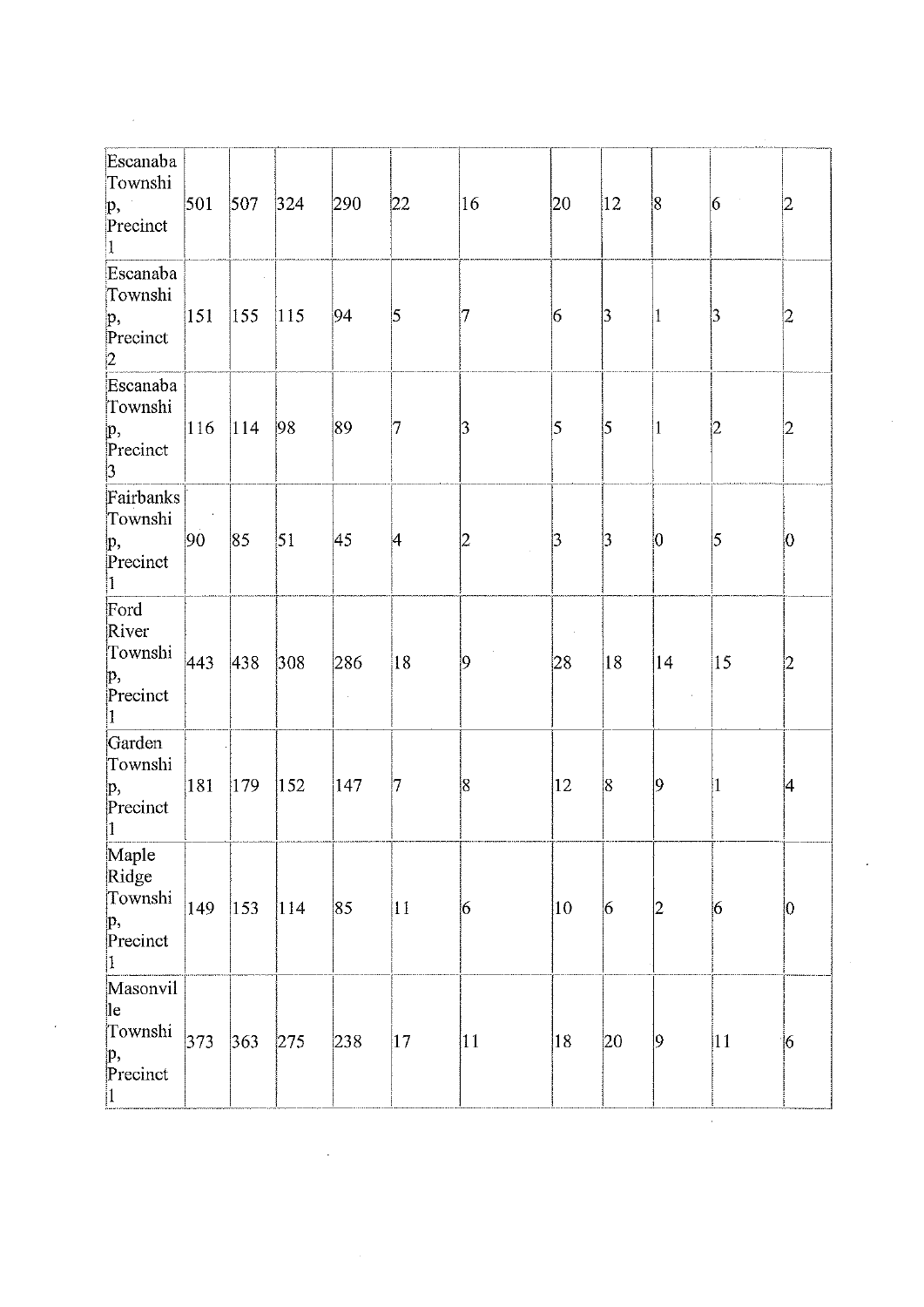| Nahma<br>Townshi<br>p,<br>Precinct                       | 108  | $ 110\rangle$ | 69  | 51                |    | 5   | $ 11\rangle$  | $ 9 \rangle$ |               | 3   |    |
|----------------------------------------------------------|------|---------------|-----|-------------------|----|-----|---------------|--------------|---------------|-----|----|
| <b>Wells</b><br>Townshi<br>$\mathbf{p},$<br>Precinct     | 308  | 318           | 255 | 215               | 18 | 15  | 16            | 7            | 17            | 14  | 14 |
| <b>Wells</b><br>Townshi<br>p,<br>Precinct<br>$ 2\rangle$ | 624  | 619           | 462 | 428               | 25 | 18  | 23            | $ 13\rangle$ | $ 12\rangle$  | 16  |    |
| Total                                                    | 6,97 | 6,99          |     | $5,626$ 5,022 396 |    | 262 | $ 349\rangle$ | 256          | $ 162\rangle$ | 190 | 67 |

# Wayne State Gov (Vote for 2)

| Precinct                                  | Diane<br>Dunaskis<br>$s$ - $REP$ | David<br>Nicholso<br>n - REP | Bryan<br>C.<br>Barnhil<br>$\blacksquare$<br><b>DEM</b> | Anil<br>Kuma<br>r -<br>DEM | Jon<br>Elga<br>k -<br>LIB | John T.<br>Hargenrade<br>r - LIB | Christine Marc<br>C.<br>z - UST  i - UST | Joseph<br>Schwart Sosnowsk-in | Write |
|-------------------------------------------|----------------------------------|------------------------------|--------------------------------------------------------|----------------------------|---------------------------|----------------------------------|------------------------------------------|-------------------------------|-------|
| Baldwin<br>Township, 174<br>Precinct 1    |                                  | 172                          | 75                                                     | 73                         | $ 11\rangle$              | $ 13\rangle$                     | 10                                       |                               | Ю     |
| Bark River<br>Township, 399<br>Precinct 1 |                                  | 379                          | 156                                                    | 141                        | 12                        | 10                               | 26                                       | 11                            | 10    |
| Bay De<br>Noc<br>Township,<br>Precinct 1  | 100                              | 91                           | 65                                                     | 52                         | 3                         | İ2                               | 15                                       | Ю                             | Ю     |
| Brampton<br>Township, 202<br>Precinct 1   |                                  | 205                          | 183                                                    | 174                        | 11                        | 10                               | 16                                       | 12                            | 4     |
| City of<br>Escanaba, 432<br>Precinct 1    |                                  | 391                          | 427                                                    | 415                        | 18                        | 14                               | 49                                       | 27                            | 19    |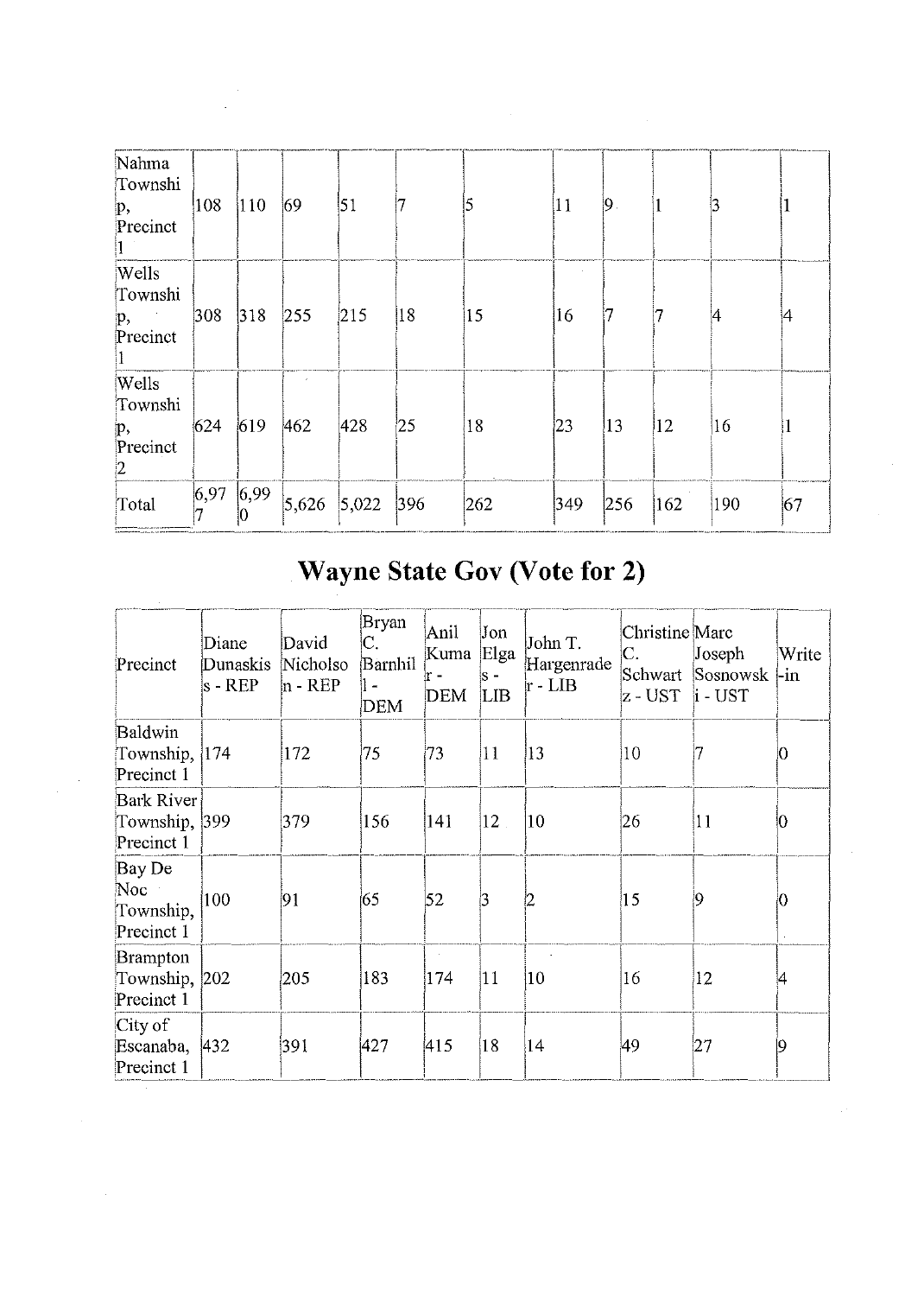| City of                                   |     |              |                                                   |               |              |    |              |    |  |
|-------------------------------------------|-----|--------------|---------------------------------------------------|---------------|--------------|----|--------------|----|--|
| Escanaba,<br>Precinct 2                   | 784 | 721          | 598                                               | 543           | 36           | 28 | 46           | 29 |  |
| City of<br>Escanaba, 536<br>Precinct 3    |     | 501          | 495                                               | 444           | 39           | 29 | 57           | 27 |  |
| City of<br>Escanaba,<br>Precinct 4        | 224 | 201          | 260                                               | 229           | 25           | 16 | 32           | 14 |  |
| City of<br>Gladstone, 392<br>Precinct 1   |     | 384          | 418                                               | 362           | 31           | 26 | 42           | 20 |  |
| City of<br>Gladstone, 515<br>Precinct 2   |     | 500          | 342                                               | 298           | 23           | 22 | 31           | 18 |  |
| Cornell<br>Township, 122<br>Precinct 1    |     | 127          | 87                                                | 172           | 6            | 4  | ļ9.          | 8  |  |
| Ensign<br>Township, 171<br>Precinct 1     |     | 171          | 132                                               | $ 125\rangle$ | $ 9\rangle$  | 4  | 6            | 2  |  |
| Escanaba<br>Township, 514<br>Precinct 1   |     | 495          | 305                                               | 282           | 22           | 11 | 27           | 14 |  |
| Escanaba<br>Township, 161<br>Precinct 2   |     | 160          | 110                                               | 88            | l5           | 3  | 7            | 5  |  |
| Escanaba<br>Township, 122<br>Precinct 3   |     | 112          | 99                                                | 88            | 5            | 4  | $ 9\rangle$  | 3  |  |
| Fairbanks<br>Township, 91<br>Precinct 1   |     | $\sim$<br>85 | $\mathcal{C}(\ell_{\mathrm{max}})$<br>فتبيأ<br>48 | 40            | 4            | 2  | 6            | 2  |  |
| Ford River<br>Township, 473<br>Precinct 1 |     | 435          | 297                                               | 277           | $ 15\rangle$ | 14 | 31           | 21 |  |
| Garden<br>Township, 185<br>Precinct 1     |     | 182          | 150                                               | 136           | 8            | 4  | 18           | 14 |  |
| Maple<br>Ridge<br>Township,<br>Precinct 1 | 158 | 155          | 100                                               | 79            | $ 10\rangle$ | 8  | $ 17\rangle$ | 5  |  |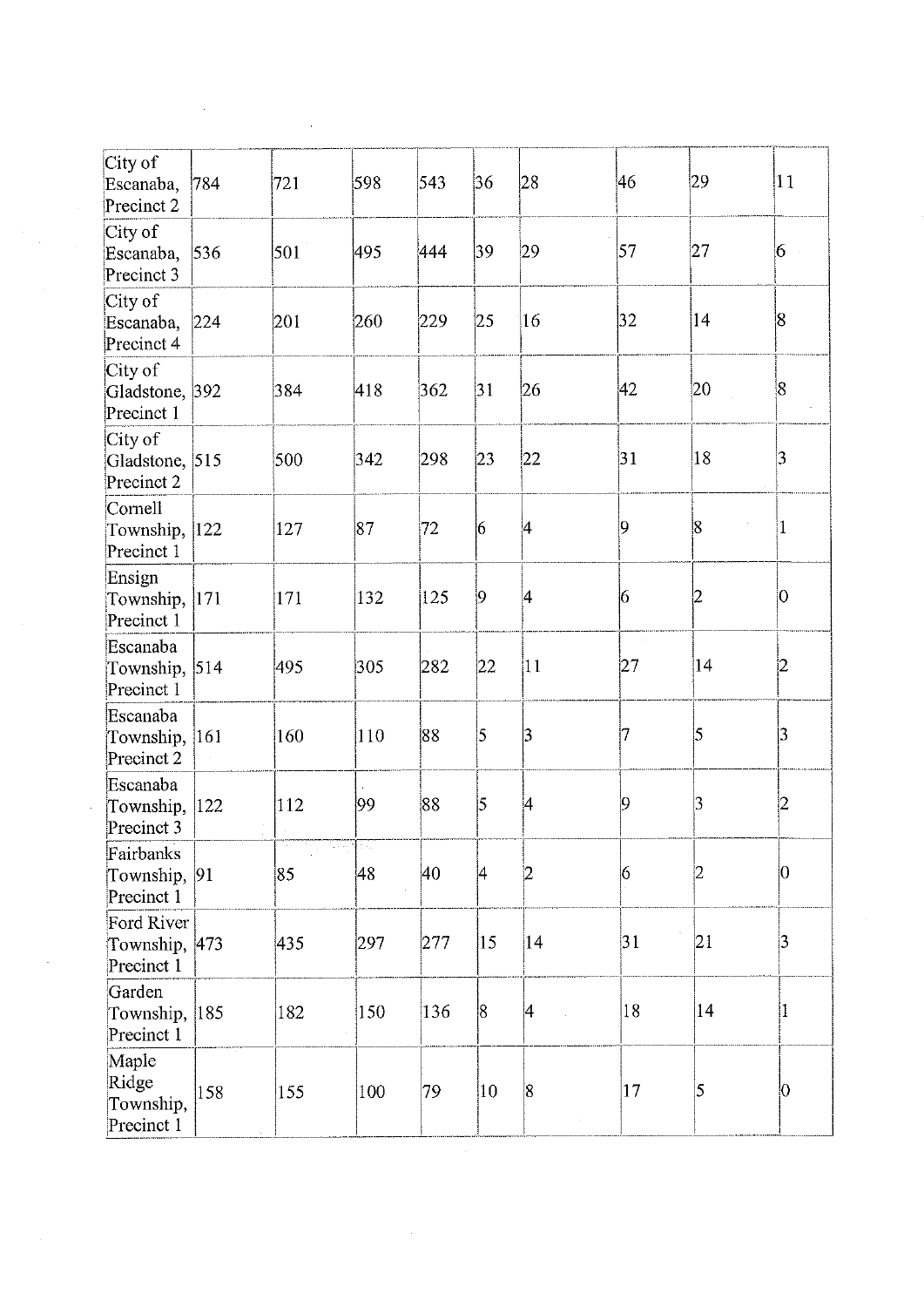| Masonvill<br>ю<br>Township,<br>Precinct 1   | 401   | 355   | 251   | 213   | 18            | 14           | <sup>43</sup> | 26  | 14 |
|---------------------------------------------|-------|-------|-------|-------|---------------|--------------|---------------|-----|----|
| Nahma<br>Township, 110<br>Precinct 1        |       | 109   | 62    | 53    |               | ļ4           | 18            | Ю   |    |
| <b>Wells</b><br>Township, 321<br>Precinct 1 |       | 308   | 234   | 211   | 19            | $ 12\rangle$ | 127           | 11  | i0 |
| Wells<br>Township, 632<br>Precinct 2        |       | 606   | 452   | 415   | 21            | 21           | 39            | 18  | 3  |
| Total                                       | 7,219 | 6,845 | 5,346 | 4,810 | $ 358\rangle$ | 275          | 581           | 309 | 75 |

## **Justice Supreme Court (Vote for 2)**

| Precinct                                   | Samuel<br>Bagenstos | Megan<br>Kathleen<br>Cavanagh Clement | Elizabeth<br>ĪΤ. | Doug<br>Dern | Kerry Lee Kurtis T.<br>Morgan | Wilder | Write-in |
|--------------------------------------------|---------------------|---------------------------------------|------------------|--------------|-------------------------------|--------|----------|
| Baldwin Township, 56<br>Precinct 1         |                     | 107                                   | 142              | 17           | 33                            | 121    | П.       |
| <b>Bark River</b><br>Township, Precinct 45 |                     | 238                                   | 357              | 43           | l49                           | 256    |          |
| Bay De Noc<br>Township, Precinct 30        |                     | 55                                    | 107              | 19           | 13                            | 74     |          |
| Brampton<br>Township, Precinct 67          |                     | 177                                   | 225              | 30           | 56                            | 190    | 2        |
| City of Escanaba,<br>Precinct 1            | 187                 | 399                                   | 447              | 29           | 149                           | 387    | 22       |
| City of Escanaba,<br>Precinct 2            | 282                 | 575                                   | 811              | 45           | 112                           | 732    | 11       |
| City of Escanaba,<br>Precinct 3            | 244                 | 517                                   | 583              | 57           | 112                           | 387    | 28       |
| City of Escanaba,<br>Precinct 4            | 90                  | 250                                   | 294              | 43           | 65                            | 188    |          |
| City of Gladstone,<br>Precinct 1           | 137                 | 290                                   | 570              | 73           | 101                           | 373    | 19       |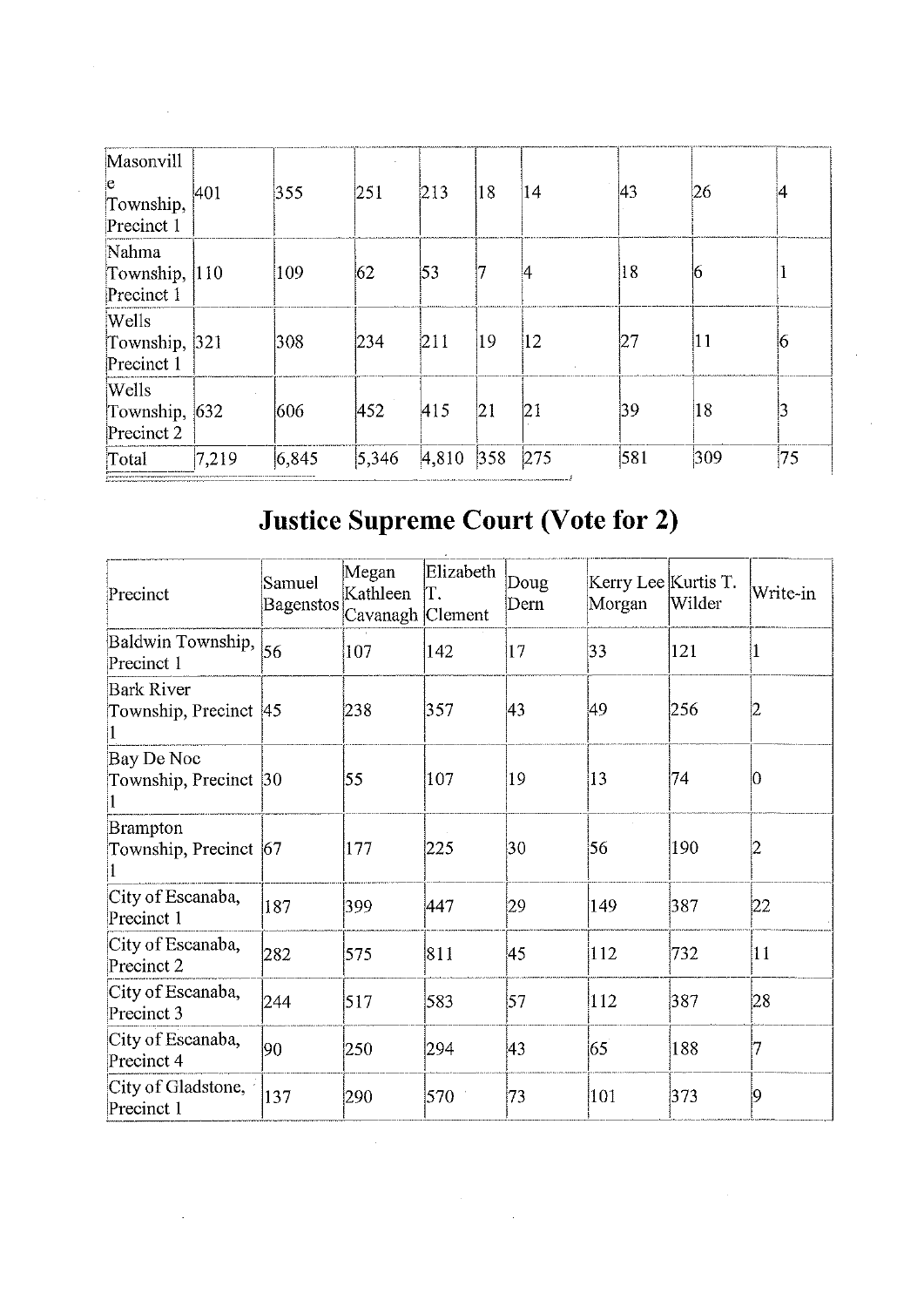| City of Gladstone,<br>Precinct 2       | 109   | 294   | 496   | 105     | 126   | 422   | 18             |
|----------------------------------------|-------|-------|-------|---------|-------|-------|----------------|
| Cornell Township,<br>Precinct 1        | 38    | 78    | 117   | 12      | 30    | 111   | $ 0\rangle$    |
| Ensign Township,<br>Precinct 1         | 66    | 133   | 188   | 8       | 16    | 160   | İO.            |
| Escanaba<br>Township, Precinct 169     |       | 358   | 530   | 39      | 73    | 378   | 4              |
| Escanaba<br>Township, Precinct 20      |       | 106   | 170   | 33      | 32    | 134   | 4              |
| Escanaba<br>Township, Precinct 34<br>3 |       | 71    | 151   | 29      | 30    | 91    | 12             |
| Fairbanks<br>Township, Precinct 14     |       | 55    | 71    | 15      | 18    | 66    | 10             |
| Ford River<br>Township, Precinct 107   |       | 258   | 428   | 21      | 145   | 419   | 7              |
| Garden Township,<br>Precinct 1         | 80    | 132   | 168   | $ 17\>$ | 30    | 161   | 16             |
| Maple Ridge<br>Township, Precinct 63   |       | 142   | 160   | 16      | 27    | 114   | 4              |
| Masonville<br>Township, Precinct  78   |       | 309   | 408   | 36      | 69    | 278   | 4              |
| Nahma Township,<br>Precinct 1          | 13    | 58    | 139   | 23      | 25    | 87    | $\overline{3}$ |
| Wells Township,<br>Precinct 1          | 84    | 221   | 291   | 73      | 106   | 270   | 11             |
| Wells Township,<br>Precinct 2          | 195   | 399   | 598   | 43      | 219   | 614   | 15             |
| Total                                  | 2,208 | 5,222 | 7,451 | 826     | 1,636 | 6,013 | 150            |

## Judge Appeals 4 (Vote for 1)

|                                                                                                             | Stephen  |          |
|-------------------------------------------------------------------------------------------------------------|----------|----------|
| Precinct                                                                                                    | .        | Write-in |
| . In the figures in a transport of the substantial interactive of the service of the company of the company | Borrello |          |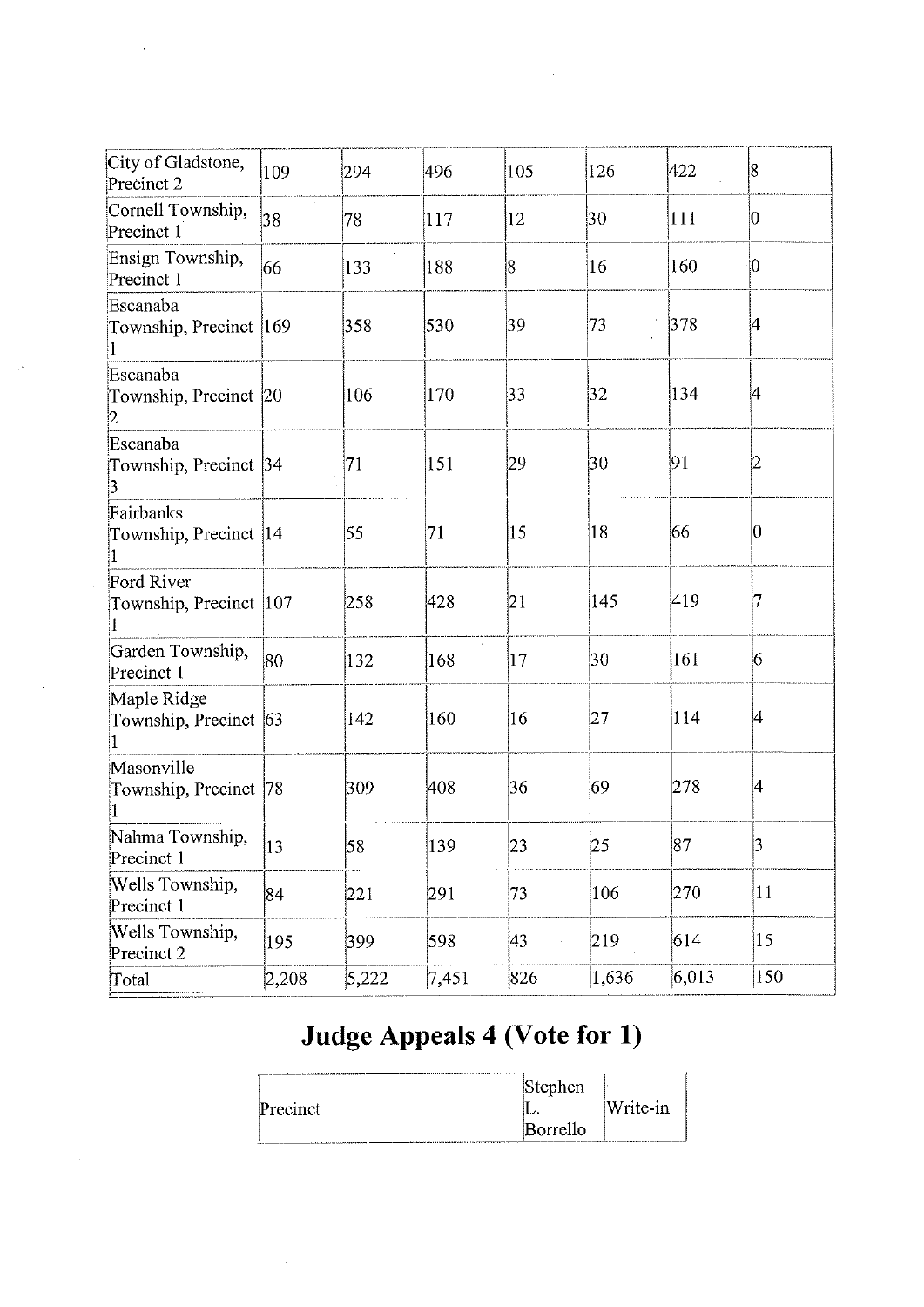| Baldwin Township, Precinct 1        | 206    | 3              |
|-------------------------------------|--------|----------------|
| Bark River Township, Precinct 1     | 441    | 3              |
| Bay De Noc Township, Precinct 1     | 133    | $\mathbf 1$    |
| Brampton Township, Precinct 1       | 311    | $\overline{3}$ |
| City of Escanaba, Precinct 1        | 713    | 15             |
| City of Escanaba, Precinct 2        | 1,100  | 15             |
| City of Escanaba, Precinct 3        | 905    | 25             |
| City of Escanaba, Precinct 4        | 448    | 8              |
| City of Gladstone, Precinct 1       | 682    | 16             |
| City of Gladstone, Precinct 2       | 706    | 7              |
| Cornell Township, Precinct 1        | 156    | 5              |
| Ensign Township, Precinct 1         | 244    | 2              |
| Escanaba Township, Precinct 1       | 693    | 5              |
| Escanaba Township, Precinct 2       | 227    | 4              |
| Escanaba Township, Precinct 3       | 188    | 1              |
| Fairbanks Township, Precinct 1      | 97     | $\mathbf{1}$   |
| Ford River Township, Precinct 1     | 608    | 6              |
| Garden Township, Precinct 1         | 236    | 4              |
| Maple Ridge Township, Precinct 1231 |        | 4              |
| Masonville Township, Precinct 1     | 513    | 9              |
| Nahma Township, Precinct 1          | 154    | 6              |
| Wells Township, Precinct 1          | 496    | 7              |
| Wells Township, Precinct 2          | 941    | 9              |
| Total                               | 10,429 | 159            |
|                                     |        |                |

## Judge Appeals 4 Partial (Vote for 1)

| Precinct                        | Brock A.<br>Swartzle | Write-in |
|---------------------------------|----------------------|----------|
| Baldwin Township, Precinct 1    | 202                  | i4       |
| Bark River Township, Precinct 1 | 1427                 |          |
| Bay De Noc Township, Precinct 1 | 131                  |          |
| Brampton Township, Precinct 1   | 323                  | 13       |
| City of Escanaba, Precinct 1    | 690                  | 16       |
| City of Escanaba, Precinct 2    | 1,081                | 16       |
| City of Escanaba, Precinct 3    | 902                  | 127      |
| City of Escanaba, Precinct 4    | 438                  | u        |
| City of Gladstone, Precinct 1   | 680                  | 18       |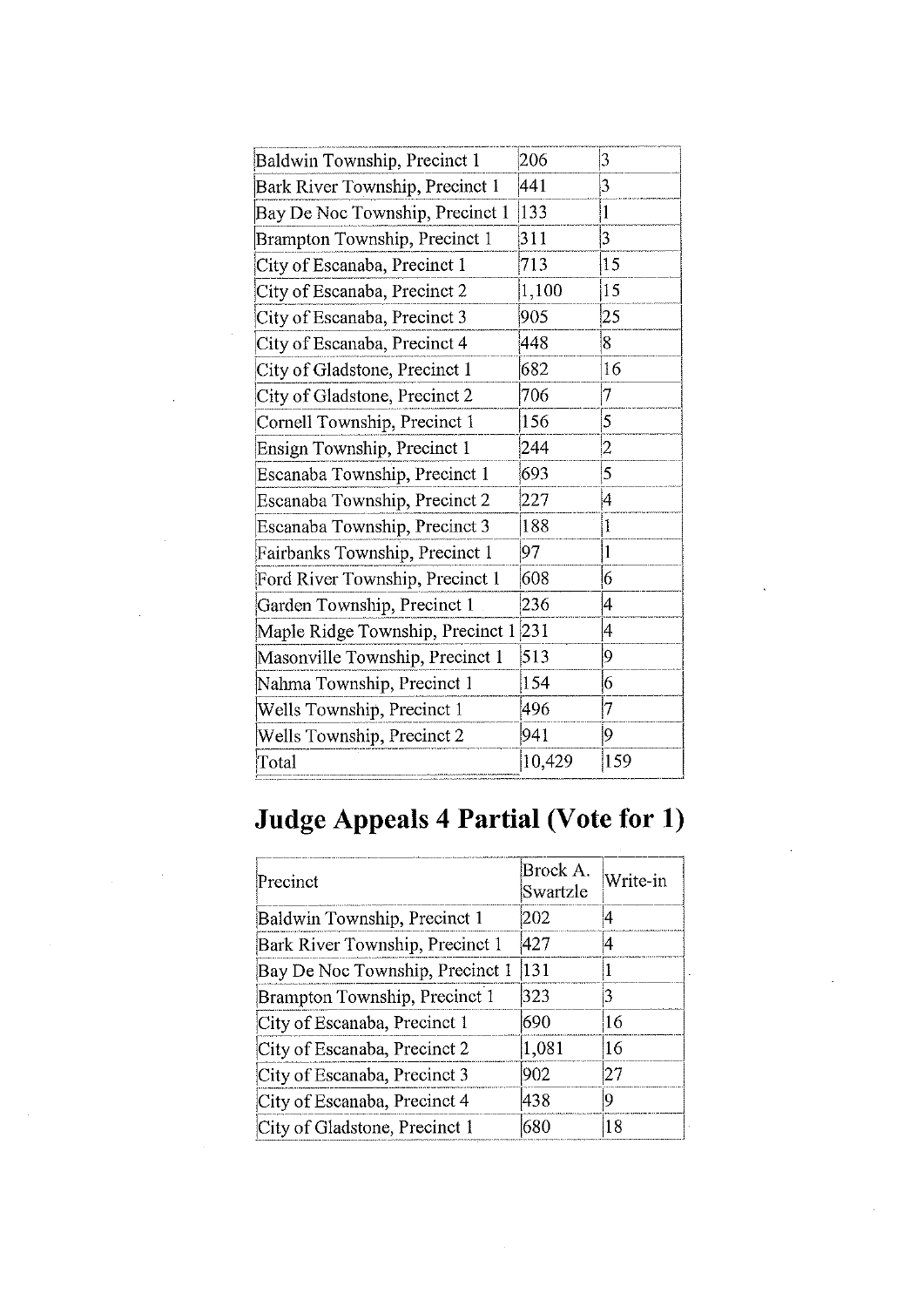| City of Gladstone, Precinct 2    | 698    | 11  |
|----------------------------------|--------|-----|
| Cornell Township, Precinct 1     | 153    | 5.  |
| Ensign Township, Precinct 1      | 236    | 2   |
| Escanaba Township, Precinct 1    | 684    | 6   |
| Escanaba Township, Precinct 2    | 227    | 4   |
| Escanaba Township, Precinct 3    | 188    |     |
| Fairbanks Township, Precinct 1   | 90     | 10  |
| Ford River Township, Precinct 1  | 598    | 9   |
| Garden Township, Precinct 1      | 245    | 4   |
| Maple Ridge Township, Precinct 1 | 222    | 4   |
| Masonville Township, Precinct 1  | 510    | 7   |
| Nahma Township, Precinct 1       | 159    |     |
| Wells Township, Precinct 1       | 490    | 7   |
| Wells Township, Precinct 2       | 908    | 15  |
| Total                            | 10,282 | 174 |
|                                  |        |     |

## **Judge Probate Ct (Vote for 1)**

| Precinct                         | Perry R. Lund Write-in |    |
|----------------------------------|------------------------|----|
| Baldwin Township, Precinct 1     | 222                    | 3  |
| Bark River Township, Precinct 1  | 474                    | 4  |
| Bay De Noc Township, Precinct 1  | 137                    | 0  |
| Brampton Township, Precinct 1    | 355                    | 6  |
| City of Escanaba, Precinct 1     | 745                    | 19 |
| City of Escanaba, Precinct 2     | 1,177                  | 13 |
| City of Escanaba, Precinct 3     | 956                    | 29 |
| City of Escanaba, Precinct 4     | 447                    | 9  |
| City of Gladstone, Precinct 1    | 750                    | 12 |
| City of Gladstone, Precinct 2    | 748                    | 11 |
| Cornell Township, Precinct 1     | 163                    | 3  |
| Ensign Township, Precinct 1      | 255                    | 3  |
| Escanaba Township, Precinct 1    | 735                    | 8  |
| Escanaba Township, Precinct 2    | 241                    | 4  |
| Escanaba Township, Precinct 3    | 194                    | 1  |
| Fairbanks Township, Precinct 1   | 91                     | 0  |
| Ford River Township, Precinct 1  | 648                    | 7  |
| Garden Township, Precinct 1      | 253                    | 3  |
| Maple Ridge Township, Precinct 1 | 243                    | 5  |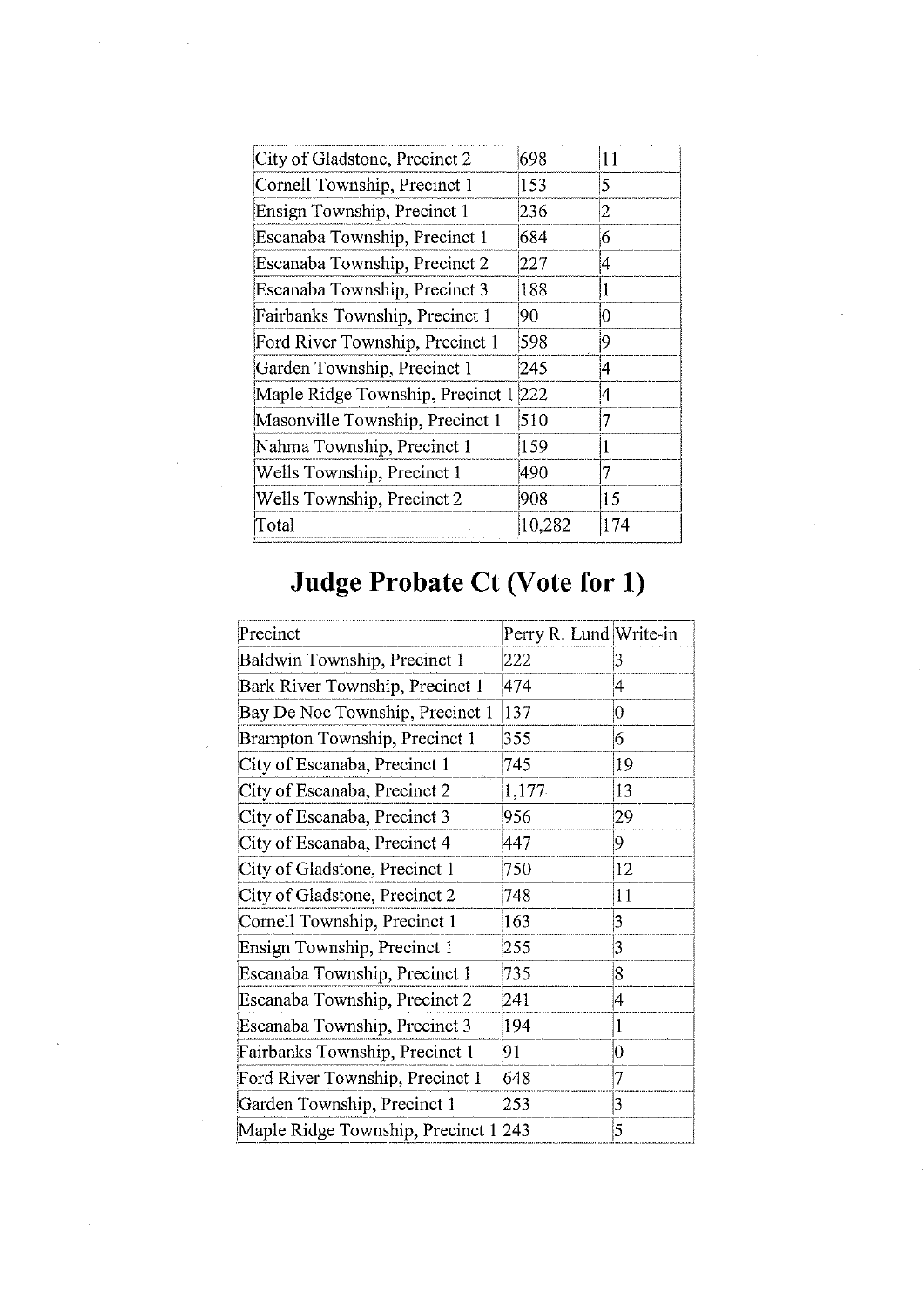| Masonville Township, Precinct 1 | 546    |  |
|---------------------------------|--------|--|
| Nahma Township, Precinct 1      |        |  |
| Wells Township, Precinct 1      | .42.   |  |
| Wells Township, Precinct 2      | 1.014  |  |
| Total                           | 11,103 |  |

#### **State Prop 18-1 Marijuana (Vote for 1)**

| Precinct                         | Yes           | No    |
|----------------------------------|---------------|-------|
|                                  | 130           | 209   |
| Baldwin Township, Precinct 1     |               |       |
| Bark River Township, Precinct 1  | 254           | 476   |
| Bay De Noc Township, Precinct 1  | 90            | 108   |
| Brampton Township, Precinct 1    | 192           | 336   |
| City of Escanaba, Precinct 1     | 661           | 463   |
| City of Escanaba, Precinct 2     | 796           | 961   |
| City of Escanaba, Precinct 3     | 737           | 635   |
| City of Escanaba, Precinct 4     | 360           | 273   |
| City of Gladstone, Precinct 1    | 504           | 558   |
| City of Gladstone, Precinct 2    | 433           | 645   |
| Cornell Township, Precinct 1     | 100           | 172   |
| Ensign Township, Precinct 1      | 186           | 217   |
| Escanaba Township, Precinct 1    | 409           | 675   |
| Escanaba Township, Precinct 2    | 103           | 234   |
| Escanaba Township, Precinct 3    | 114           | 163   |
| Fairbanks Township, Precinct 1   | 99            | 96    |
| Ford River Township, Precinct 1  | 428           | 547   |
| Garden Township, Precinct 1      | 222           | 247   |
| Maple Ridge Township, Precinct 1 | $ 145\rangle$ | 207   |
| Masonville Township, Precinct 1  | 374           | 449   |
| Nahma Township, Precinct 1       | 118           | 123   |
| Wells Township, Precinct 1       | 319           | 423   |
| Wells Township, Precinct 2       | 539           | 934   |
| Total                            | 7,313         | 9,151 |

#### **State Prop 18-2 Redistricting (Vote for 1)**

| $-40.00$ and $-40.00$<br>ŀ٣<br>$\sim$ met<br>I٢ | --- | _____ | and and a small of as a damabaked.<br>production of the factor of the committee and construction of the product of the committee of the committee of |
|-------------------------------------------------|-----|-------|------------------------------------------------------------------------------------------------------------------------------------------------------|
| -------                                         |     |       |                                                                                                                                                      |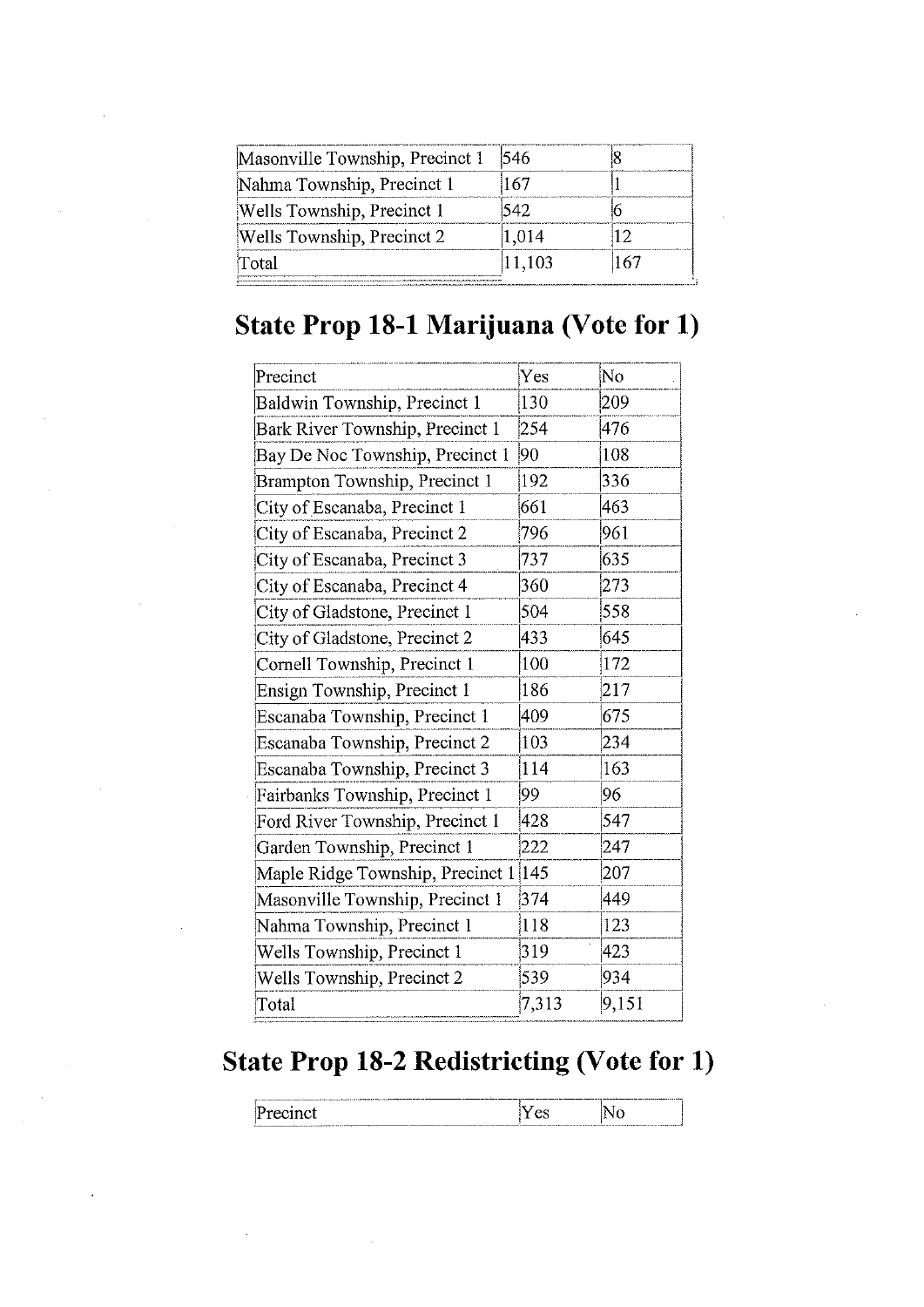| Baldwin Township, Precinct 1     | 140   | 190   |
|----------------------------------|-------|-------|
| Bark River Township, Precinct 1  | 284   | 391   |
| Bay De Noc Township, Precinct 1  | 97    | 95    |
| Brampton Township, Precinct 1    | 286   | 220   |
| City of Escanaba, Precinct 1     | 666   | 397   |
| City of Escanaba, Precinct 2     | 976   | 696   |
| City of Escanaba, Precinct 3     | 792   | 510   |
| City of Escanaba, Precinct 4     | 369   | 241   |
| City of Gladstone, Precinct 1    | 605   | 422   |
| City of Gladstone, Precinct 2    | 564   | 482   |
| Cornell Township, Precinct 1     | 125   | 128   |
| Ensign Township, Precinct 1      | 220   | 171   |
| Escanaba Township, Precinct 1    | 544   | 492   |
| Escanaba Township, Precinct 2    | 146   | 179   |
| Escanaba Township, Precinct 3    | 148   | 127   |
| Fairbanks Township, Precinct 1   | 86    | 87    |
| Ford River Township, Precinct 1  | 499   | 436   |
| Garden Township, Precinct 1      | 246   | 194   |
| Maple Ridge Township, Precinct 1 | 177   | 165   |
| Masonville Township, Precinct 1  | 431   | 372   |
| Nahma Township, Precinct 1       | 126   | 106   |
| Wells Township, Precinct 1       | 375   | 340   |
| Wells Township, Precinct 2       | 751   | 656   |
| Total                            | 8,653 | 7,097 |

## **State Prop 18-3 Voting (Vote for 1)**

| Precinct                        | Yes     | No  |
|---------------------------------|---------|-----|
| Baldwin Township, Precinct 1    | 163     | 170 |
| Bark River Township, Precinct 1 | 345     | 357 |
| Bay De Noc Township, Precinct 1 | 106     | 92  |
| Brampton Township, Precinct 1   | 296     | 219 |
| City of Escanaba, Precinct 1    | 707     | 392 |
| City of Escanaba, Precinct 2    | 989     | 727 |
| City of Escanaba, Precinct 3    | $829 -$ | 512 |
| City of Escanaba, Precinct 4    | 396     | 224 |
| City of Gladstone, Precinct 1   | 629     | 418 |
| City of Gladstone, Precinct 2   | 601     | 472 |